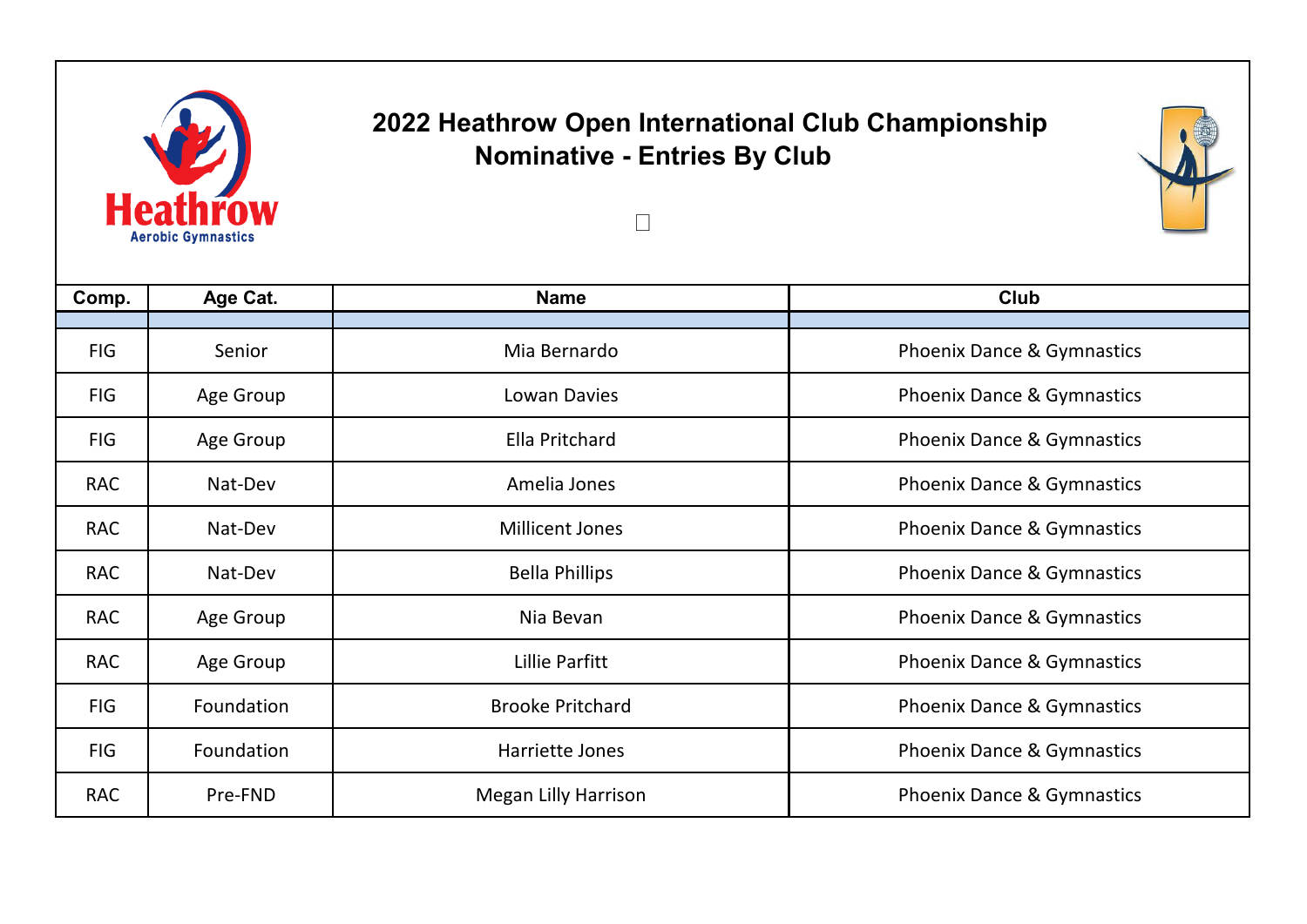| Comp.      | Age Cat.   | <b>Name</b>                                                                              | <b>Club</b>                                    |
|------------|------------|------------------------------------------------------------------------------------------|------------------------------------------------|
| <b>RAC</b> | Pre-FND    | Eliza Handley                                                                            | Phoenix Dance & Gymnastics                     |
| <b>RAC</b> | Pre-FND    | <b>Esther Rose Jones</b>                                                                 | Phoenix Dance & Gymnastics                     |
| <b>RAC</b> | Age Group  | Nia Bevan / Lillie Parfitt                                                               | Phoenix Dance & Gymnastics                     |
| <b>FIG</b> | Age Group  | Lowan Davies / Ella Pritchard / Lily-Jean Smith                                          | Phoenix Dance & Gymnastics & Weston Gymnastics |
| FIG        | Age Group  | Alessia Polledri / Kate Jones-Darch / Isobelle Davies                                    | <b>Phoenix Dance &amp; Gymnastics</b>          |
| <b>NAC</b> | Age Group  | Holly Williams / Jessica Reddy / Lillie-May Lloyd                                        | Phoenix Dance & Gymnastics                     |
| <b>NAC</b> | Age Group  | Niamh Reynolds / Seren Thomas / Ella Buckley                                             | Phoenix Dance & Gymnastics                     |
| <b>FIG</b> | Foundation | Brooke Pritchard / Harriette Jones / Brianne Evans                                       | Phoenix Dance & Gymnastics                     |
| <b>RAC</b> | Nat-Dev    | Amelia Jones / Millicent Jones / Bella Phillips                                          | Phoenix Dance & Gymnastics                     |
| <b>RAC</b> | Pre-FND    | Megan Lilly Harrison / Eliza Handley / Esther Rose<br>Jones                              | Phoenix Dance & Gymnastics                     |
| <b>RAC</b> | Pre-FND    | Poppy Gibbons / Olivia-Rae Dally / Scarlett-Rose Price                                   | Phoenix Dance & Gymnastics                     |
| <b>FIG</b> | Age Group  | Lowan Davies / Alessia Polledri / Kate Jones-Darch /<br>Isobelle Davies / Ella Pritchard | <b>Phoenix Dance &amp; Gymnastics</b>          |
| <b>NAC</b> | Age Group  | Seren Thomas / Holly Williams / Niamh Reynolds /<br>Jessica Reddy / Lillie-May Lloyd     | Phoenix Dance & Gymnastics                     |
| <b>NAC</b> | Nat-Dev    | Ffion Llewellyn                                                                          | Phoenix Dance & Gymnastics                     |
| <b>NAC</b> | Nat-Dev    | Lila Harris                                                                              | Phoenix Dance & Gymnastics                     |
| <b>NAC</b> | Nat-Dev    | Olivia Lacey                                                                             | <b>Phoenix Dance &amp; Gymnastics</b>          |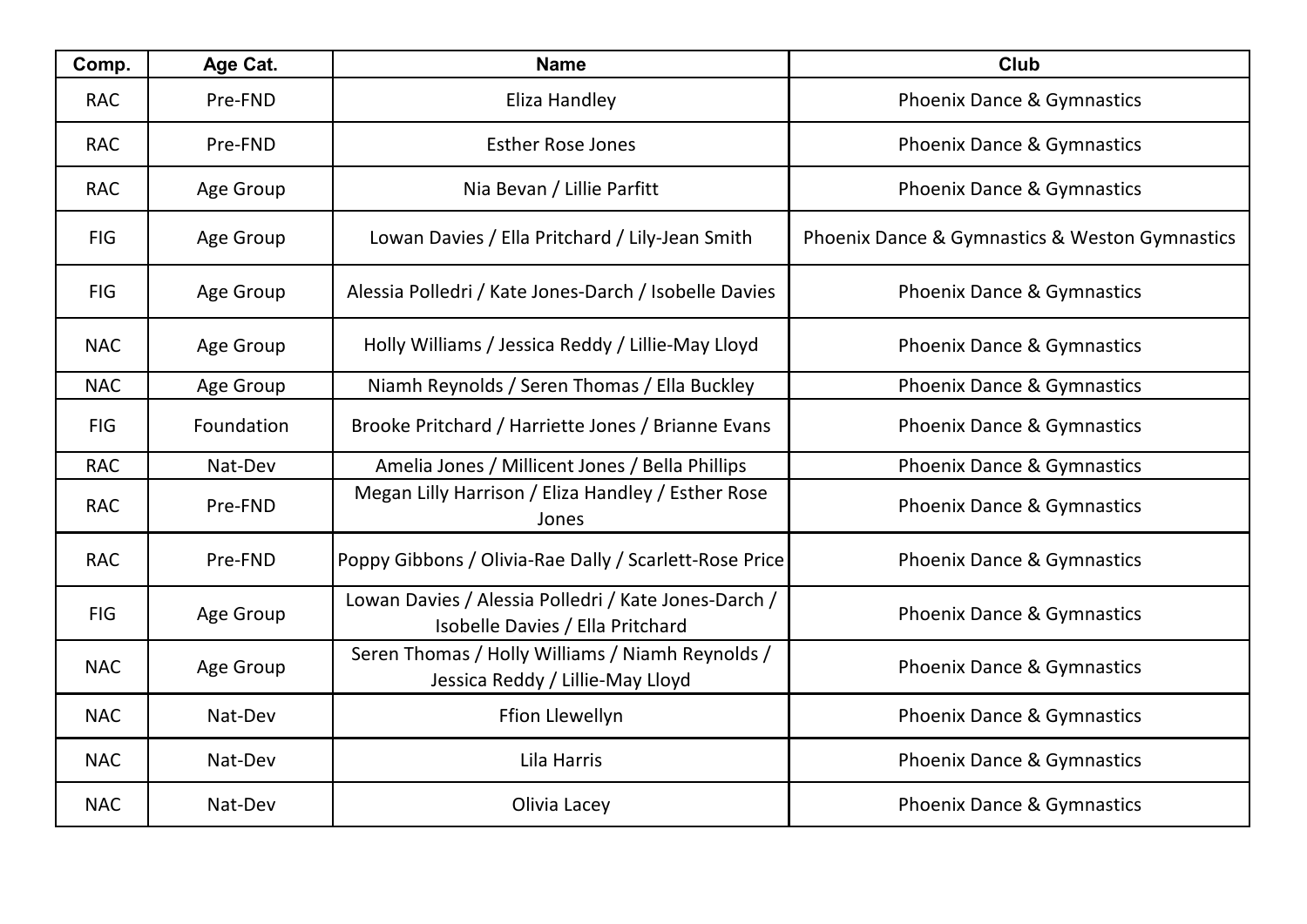| Comp.      | Age Cat.  | <b>Name</b>                                  | <b>Club</b>                  |
|------------|-----------|----------------------------------------------|------------------------------|
| <b>NAC</b> | Nat-Dev   | Ffion Llewellyn / Lila Harris / Olivia Lacey | Phoenix Dance & Gymnastics   |
|            |           |                                              |                              |
| <b>FIG</b> | Age Group | <b>Roksana Endters</b>                       | <b>Satus Uster</b>           |
| <b>FIG</b> | Senior    | <b>Kalina Endters</b>                        | <b>Satus Uster</b>           |
|            |           |                                              |                              |
| <b>RAC</b> | Pre-FND   | Cora Barker                                  | Suki Aerobic Gymnastics Club |
| <b>RAC</b> | Nat-Dev   | Olivia Mai Jones                             | Suki Aerobic Gymnastics Club |
| <b>RAC</b> | Nat-Dev   | <b>Betsy Huppler</b>                         | Suki Aerobic Gymnastics Club |
| <b>RAC</b> | Age Group | <b>Emilie Hamer</b>                          | Suki Aerobic Gymnastics Club |
| <b>RAC</b> | Age Group | Chloe Dyke                                   | Suki Aerobic Gymnastics Club |
| <b>RAC</b> | Age Group | <b>Ellie May Hutchings</b>                   | Suki Aerobic Gymnastics Club |
| <b>RAC</b> | Age Group | Ieva Vasilijevaite                           | Suki Aerobic Gymnastics Club |
| <b>RAC</b> | Age Group | <b>Scarlet Cohen</b>                         | Suki Aerobic Gymnastics Club |
| <b>RAC</b> | Age Group | Sophia Pethick                               | Suki Aerobic Gymnastics Club |
| <b>RAC</b> | Age Group | Paula Reimarte Lozberga                      | Suki Aerobic Gymnastics Club |
| <b>RAC</b> | Junior    | <b>Milly Jones</b>                           | Suki Aerobic Gymnastics Club |
| <b>RAC</b> | Senior    | Amanda Ebbutt                                | Suki Aerobic Gymnastics Club |
| <b>NAC</b> | Nat-Dev   | Evie Mae Sangster                            | Suki Aerobic Gymnastics Club |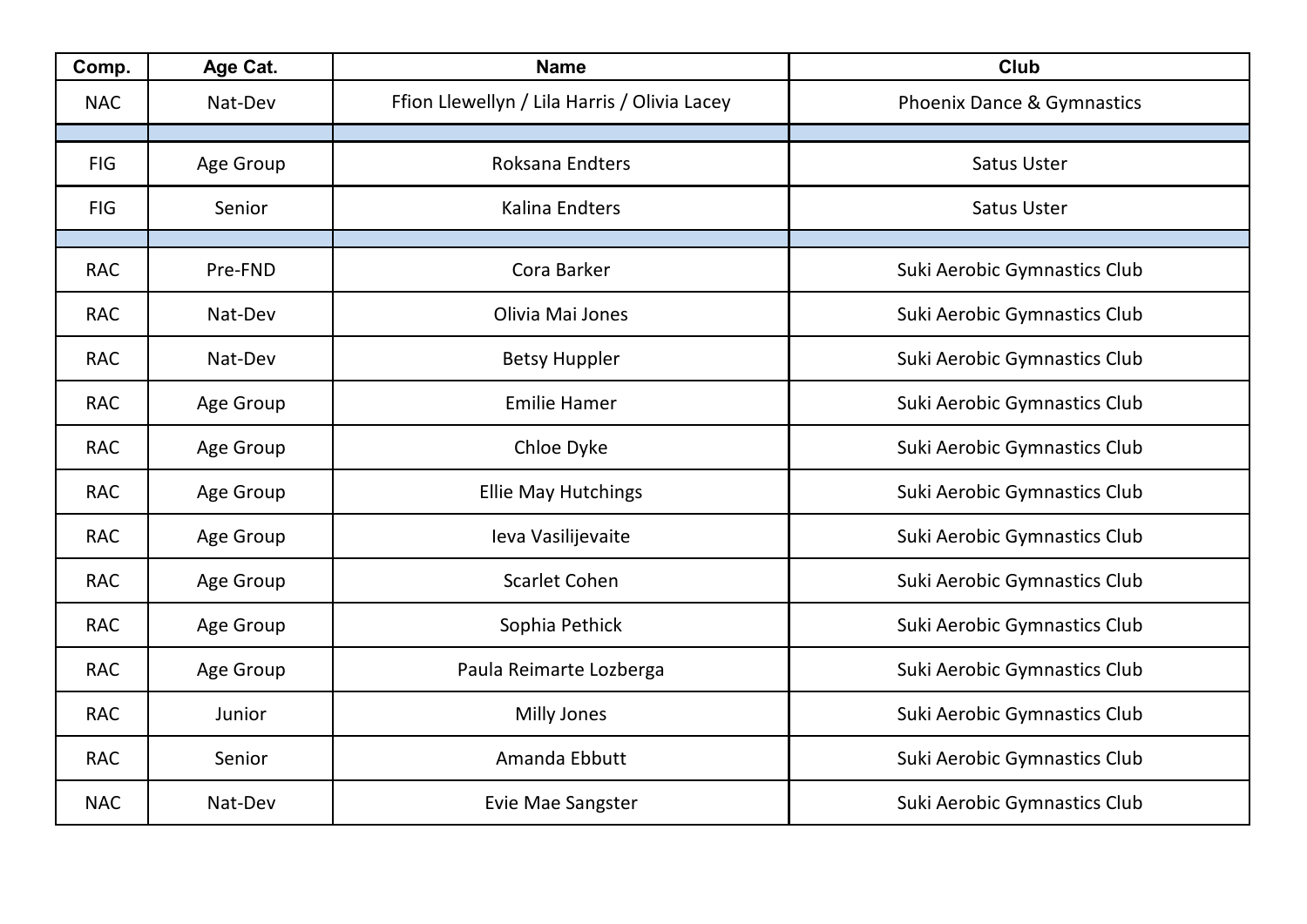| Comp.      | Age Cat.   | <b>Name</b>                                                                        | <b>Club</b>                  |
|------------|------------|------------------------------------------------------------------------------------|------------------------------|
| <b>NAC</b> | Age Group  | Imogen Hamid                                                                       | Suki Aerobic Gymnastics Club |
| <b>NAC</b> | Age Group  | Amiee Dalgleish                                                                    | Suki Aerobic Gymnastics Club |
| <b>NAC</b> | Age Group  | Keira Buick                                                                        | Suki Aerobic Gymnastics Club |
| <b>NAC</b> | Age Group  | Maya Trickett                                                                      | Suki Aerobic Gymnastics Club |
| <b>NAC</b> | Age Group  | <b>Madeline Rigby</b>                                                              | Suki Aerobic Gymnastics Club |
| <b>NAC</b> | Junior     | Harmony Hamid                                                                      | Suki Aerobic Gymnastics Club |
| <b>NAC</b> | Senior     | Freya Meachen                                                                      | Suki Aerobic Gymnastics Club |
| <b>FIG</b> | Foundation | <b>Isabelle Bowers</b>                                                             | Suki Aerobic Gymnastics Club |
| <b>NAC</b> | Junior     | <b>Kacey Arkley</b>                                                                | Suki Aerobic Gymnastics Club |
| <b>FIG</b> | Age Group  | <b>Chloe Mackie</b>                                                                | Suki Aerobic Gymnastics Club |
| <b>FIG</b> | Age Group  | <b>Cloe Travers</b>                                                                | Suki Aerobic Gymnastics Club |
| <b>NAC</b> | Age Group  | Imogen Hamid / Amiee Dalgleish / Keira Buick                                       | Suki Aerobic Gymnastics Club |
| <b>RAC</b> | <b>FND</b> | Leah Spence / Luize Reimarte Lozberga / Emily<br>Mackie / Pearl Cohen / Isla Bower | Suki Aerobic Gymnastics Club |
|            |            |                                                                                    |                              |
| <b>FIG</b> | Senior     | <b>Kalina Endters</b>                                                              | <b>Satus Uster</b>           |
| FIG        | Age Group  | Roksana Endters                                                                    | <b>Satus Uster</b>           |
|            |            |                                                                                    |                              |
| <b>RAC</b> | Age Group  | Freya Abery                                                                        | Virtue Gymnastics Club       |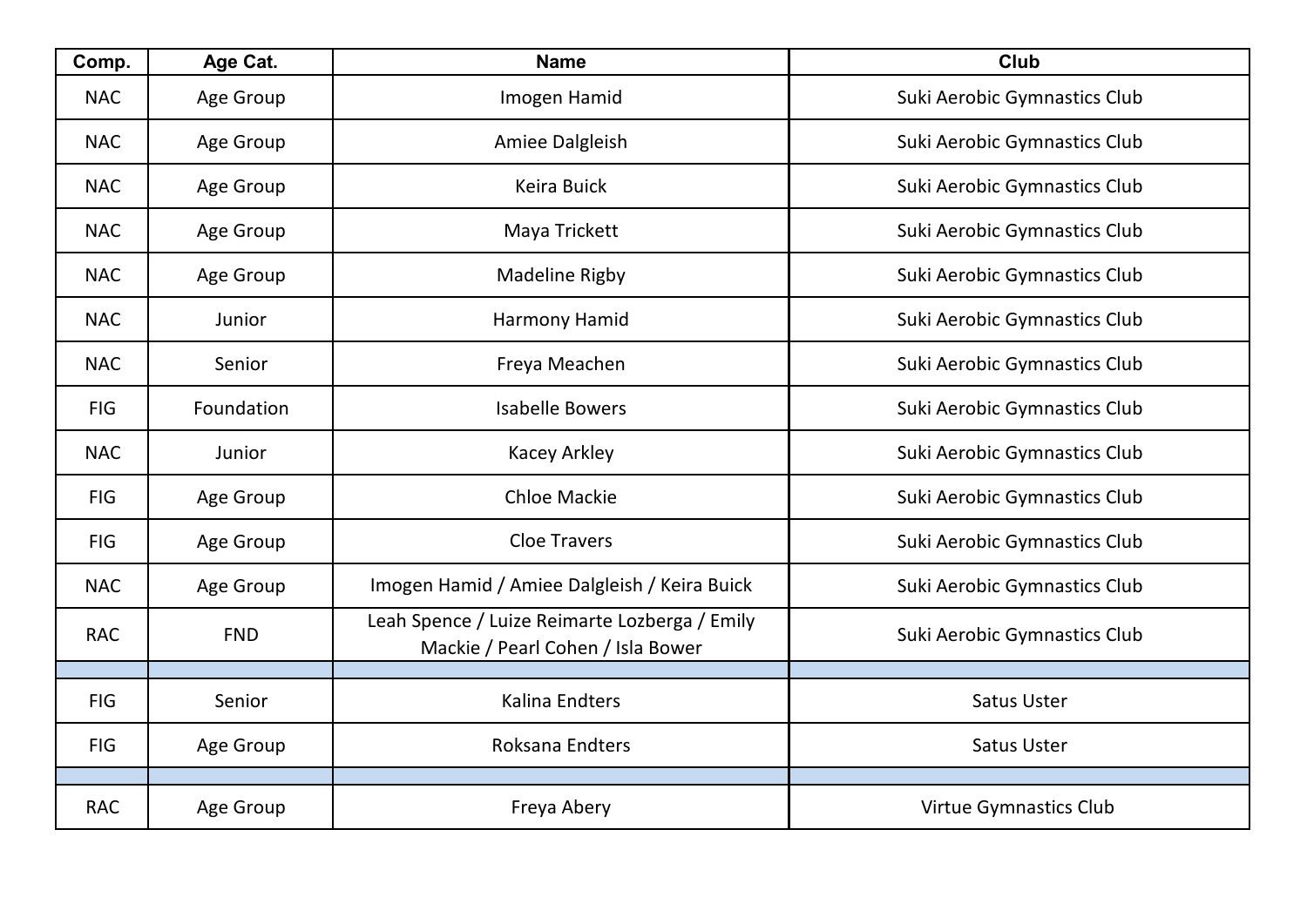| Comp.      | Age Cat.   | <b>Name</b>           | <b>Club</b>                   |
|------------|------------|-----------------------|-------------------------------|
| <b>RAC</b> | Pre-FND    | Taliya Alleyne-Gumbs  | <b>Virtue Gymnastics Club</b> |
| <b>FIG</b> | Foundation | Alina Ciobanu         | Virtue Gymnastics Club        |
| <b>RAC</b> | Pre-FND    | Phoebe Davison        | Virtue Gymnastics Club        |
| <b>RAC</b> | <b>FND</b> | Amelia Flynn          | Virtue Gymnastics Club        |
| <b>NAC</b> | Age Group  | Kiera Frankum         | Virtue Gymnastics Club        |
| <b>NAC</b> | Age Group  | <b>Alicia Gushlow</b> | Virtue Gymnastics Club        |
| <b>NAC</b> | Junior     | <b>Emily Kays</b>     | Virtue Gymnastics Club        |
| <b>RAC</b> | <b>FND</b> | Isla Little           | Virtue Gymnastics Club        |
| <b>RAC</b> | Pre-FND    | Deborah Yaucat-Guendi | Virtue Gymnastics Club        |
| <b>RAC</b> | Pre-FND    | Jude Yam              | Virtue Gymnastics Club        |
| <b>RAC</b> | Pre-FND    | Defne Yalcin          | Virtue Gymnastics Club        |
| <b>RAC</b> | <b>FND</b> | Evie Wride            | Virtue Gymnastics Club        |
| <b>NAC</b> | Age Group  | Tiana Whyborn         | Virtue Gymnastics Club        |
| <b>RAC</b> | <b>FND</b> | <b>Madeleine West</b> | Virtue Gymnastics Club        |
| <b>RAC</b> | Age Group  | Erin Watchman         | Virtue Gymnastics Club        |
| <b>RAC</b> | Nat-Dev    | Hongyan Liu           | Virtue Gymnastics Club        |
| <b>RAC</b> | Age Group  | Isabelle Mcdonagh     | Virtue Gymnastics Club        |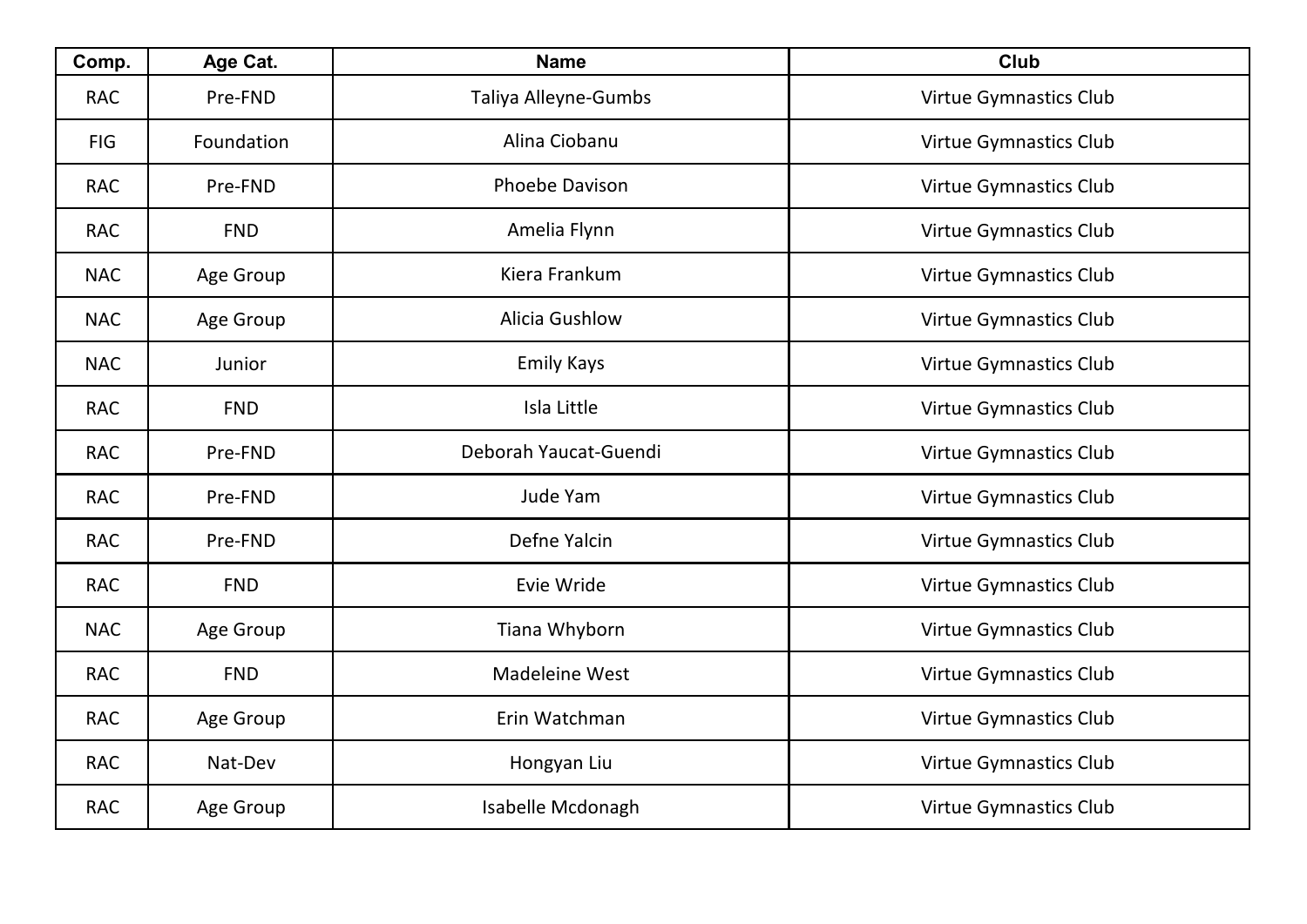| Comp.      | Age Cat.   | <b>Name</b>                                                                       | Club                               |
|------------|------------|-----------------------------------------------------------------------------------|------------------------------------|
| <b>NAC</b> | Junior     | Naomi Morgan                                                                      | Virtue Gymnastics Club             |
| <b>NAC</b> | Age Group  | Tienna Oakman-Charles                                                             | Virtue Gymnastics Club             |
| <b>RAC</b> | Pre-FND    | Teniola Olagbegi                                                                  | Virtue Gymnastics Club             |
| <b>RAC</b> | <b>FND</b> | Jax Lowe                                                                          | Virtue Gymnastics Club             |
| <b>NAC</b> | Age Group  | Mary-Ann Perrin                                                                   | Virtue Gymnastics Club             |
| <b>RAC</b> | Pre-FND    | Millie Schofield                                                                  | Virtue Gymnastics Club             |
| <b>RAC</b> | Age Group  | <b>Holly Stewart</b>                                                              | Virtue Gymnastics Club             |
| <b>RAC</b> | Nat-Dev    | <b>Bella Vasa</b>                                                                 | Virtue Gymnastics Club             |
| <b>RAC</b> | Age Group  | <b>Ruby Spooner</b>                                                               | Virtue Gymnastics Club             |
| <b>NAC</b> | Age Group  | Aimee Tombs                                                                       | Virtue Gymnastics Club             |
| <b>NAC</b> | Nat-Dev    | <b>Isabelle Meikle</b>                                                            | Virtue Gymnastics Club             |
| <b>RAC</b> | Pre-FND    | Millie Schofield / Jude Yam                                                       | Virtue Gymnastics Club             |
| <b>NAC</b> | Age Group  | Mary-Ann Perrin / Aimee Tombs / Kiera Frankum                                     | Virtue Gymnastics Club             |
| <b>NAC</b> | Nat-Dev    | Vanessa Candova-Seredova / Tia Allan / Isabelle<br>Meikle                         | <b>Virtue Gymnastics Club</b>      |
| <b>RAC</b> | Age Group  | Isabelle Mcdonagh / Hongyan Liu / Holly Stewart /<br>Ruby Spooner / Erin Watchman | <b>Virtue Gymnastics Club</b>      |
|            |            |                                                                                   |                                    |
| <b>FIG</b> | Senior     | Xanthe Esslemont                                                                  | <b>Basingstoke Gymnastics Club</b> |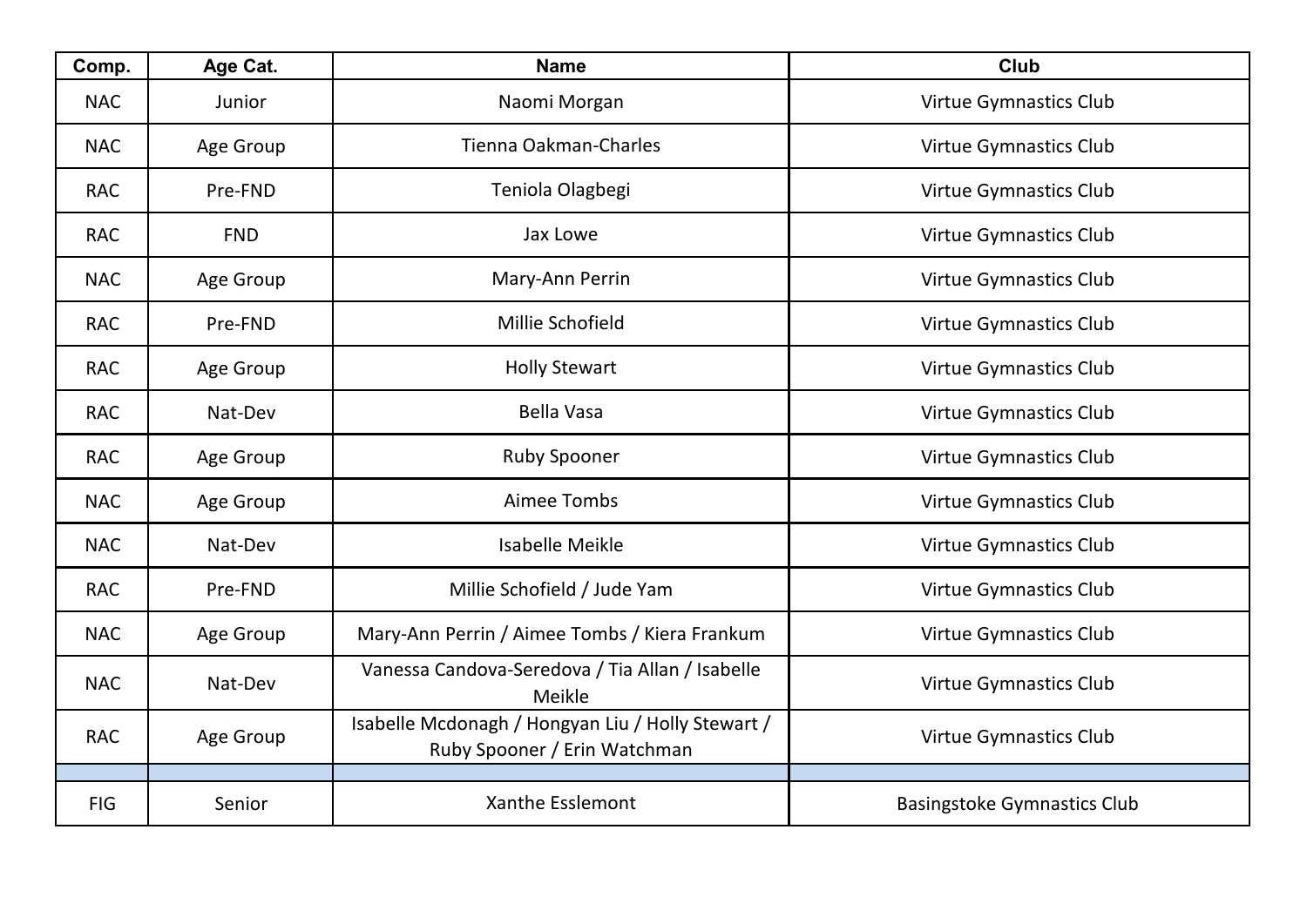| Comp.      | Age Cat.  | <b>Name</b>            | <b>Club</b>                        |
|------------|-----------|------------------------|------------------------------------|
| <b>FIG</b> | Senior    | Summer-Lily Blackburn  | <b>Basingstoke Gymnastics Club</b> |
| <b>FIG</b> | Junior    | <b>Rosie Howells</b>   | <b>Basingstoke Gymnastics Club</b> |
| <b>FIG</b> | Junior    | <b>Starr Hockham</b>   | <b>Basingstoke Gymnastics Club</b> |
| <b>FIG</b> | Age Group | Felix Smith            | <b>Basingstoke Gymnastics Club</b> |
| FIG        | Age Group | Jayda Blanchflower     | <b>Basingstoke Gymnastics Club</b> |
| <b>FIG</b> | Age Group | Sukki Hockham          | <b>Basingstoke Gymnastics Club</b> |
| <b>FIG</b> | Age Group | Pippa Stokes           | <b>Basingstoke Gymnastics Club</b> |
| <b>FIG</b> | Nat-Dev   | <b>Emily Street</b>    | <b>Basingstoke Gymnastics Club</b> |
| <b>FIG</b> | Nat-Dev   | Rosa Brown             | <b>Basingstoke Gymnastics Club</b> |
| <b>NAC</b> | Senior    | Annie Woods            | <b>Basingstoke Gymnastics Club</b> |
| <b>NAC</b> | Junior    | Megan Dilliway         | <b>Basingstoke Gymnastics Club</b> |
| <b>NAC</b> | Age Group | <b>Verity Barribal</b> | <b>Basingstoke Gymnastics Club</b> |
| <b>NAC</b> | Age Group | <b>Lillian Miller</b>  | <b>Basingstoke Gymnastics Club</b> |
| <b>NAC</b> | Age Group | Phoebe Beckell         | <b>Basingstoke Gymnastics Club</b> |
| <b>NAC</b> | Age Group | Sophie Jakes           | <b>Basingstoke Gymnastics Club</b> |
| <b>NAC</b> | Age Group | Lilly Leavey           | <b>Basingstoke Gymnastics Club</b> |
| <b>NAC</b> | Nat-Dev   | Jacey Wrigley          | <b>Basingstoke Gymnastics Club</b> |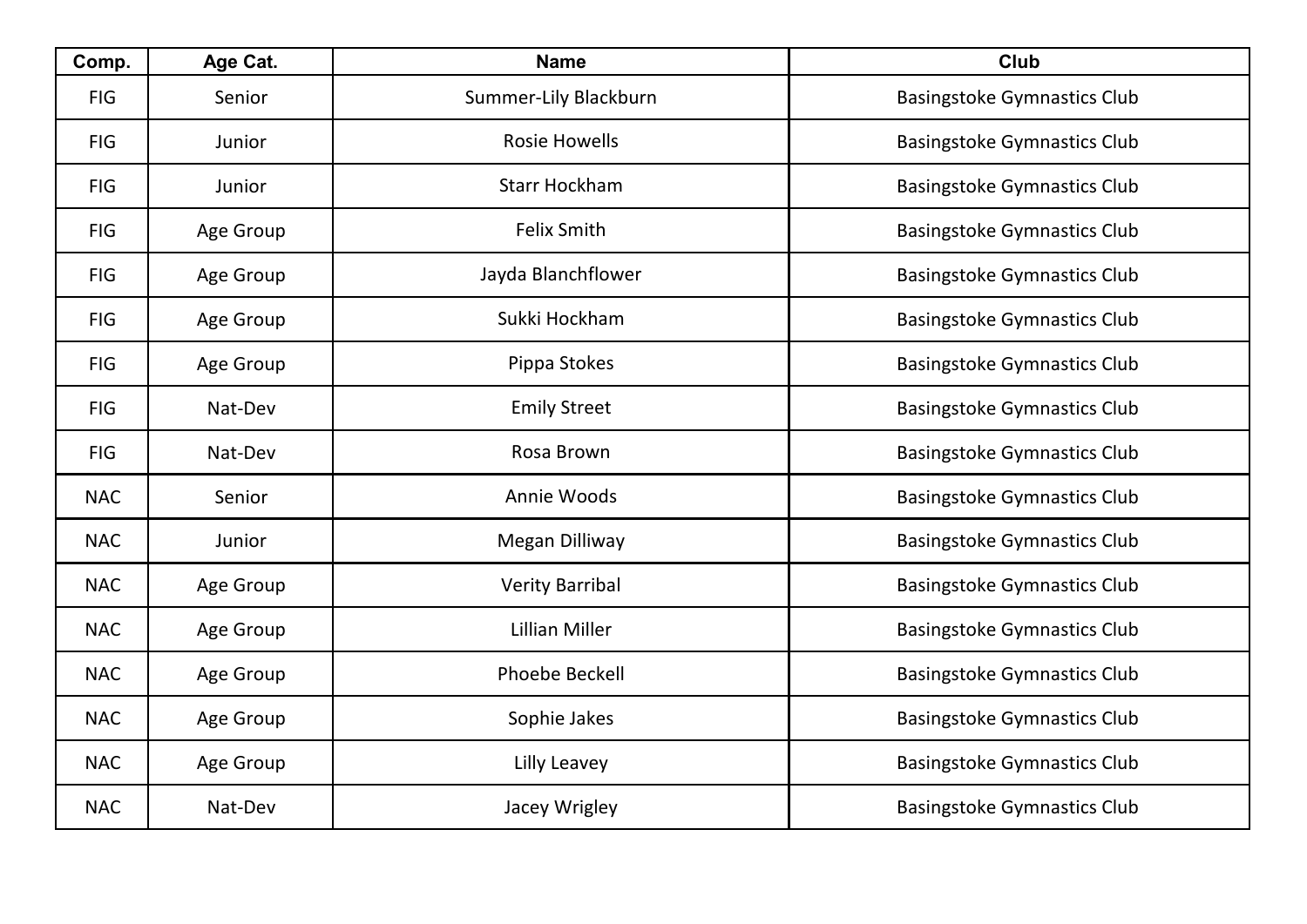| Comp.      | Age Cat.   | <b>Name</b>                                                                          | <b>Club</b>                        |
|------------|------------|--------------------------------------------------------------------------------------|------------------------------------|
| <b>NAC</b> | Nat-Dev    | Cordelia Hay                                                                         | <b>Basingstoke Gymnastics Club</b> |
| <b>RAC</b> | Age Group  | <b>Willow Porter</b>                                                                 | <b>Basingstoke Gymnastics Club</b> |
| <b>RAC</b> | Age Group  | Margarita Mezentseva                                                                 | <b>Basingstoke Gymnastics Club</b> |
| <b>RAC</b> | Nat-Dev    | Jasmine Gray                                                                         | <b>Basingstoke Gymnastics Club</b> |
| FIG        | Senior     | <b>Elizabeth Marais</b>                                                              | <b>Basingstoke Gymnastics Club</b> |
| <b>NAC</b> | Age Group  | Hannah Foxon                                                                         | <b>Basingstoke Gymnastics Club</b> |
| FIG        | Age Group  | Felix Smith / Amelia Thynne                                                          | <b>Basingstoke Gymnastics Club</b> |
| <b>NAC</b> | Nat-Dev    | Elodie Smith / Laila Mears                                                           | <b>Basingstoke Gymnastics Club</b> |
| <b>RAC</b> | <b>FND</b> | Dominique Clarke / Isabelle Rushton                                                  | <b>Basingstoke Gymnastics Club</b> |
| <b>RAC</b> | Pre-FND    | Jemima Harris / Isabelle Randall                                                     | <b>Basingstoke Gymnastics Club</b> |
| <b>RAC</b> | Pre-FND    | Jessica Clacy / Lucy Porter                                                          | <b>Basingstoke Gymnastics Club</b> |
| FIG        | Age Group  | Amelia Thynne / Lily Harris / Jayda Blanchflower                                     | <b>Basingstoke Gymnastics Club</b> |
| <b>FIG</b> | Age Group  | Sukki Hockham / Pippa Stokes / Emily Street                                          | <b>Basingstoke Gymnastics Club</b> |
| <b>NAC</b> | Age Group  | Sophie Jakes / Lilly Leavey / Jacey Wrigley                                          | <b>Basingstoke Gymnastics Club</b> |
| <b>RAC</b> | Pre-FND    | Jemima Harris / Isabelle Randall / Jessica Clacy / Lucy<br>Porter / Mimi Anderson    | <b>Basingstoke Gymnastics Club</b> |
| <b>NAC</b> | Age Group  | Verity Barribal / Lillian Miller / Phoebe Beckell /<br>Abigail Judson / Hannah Foxon | <b>Basingstoke Gymnastics Club</b> |
|            |            |                                                                                      |                                    |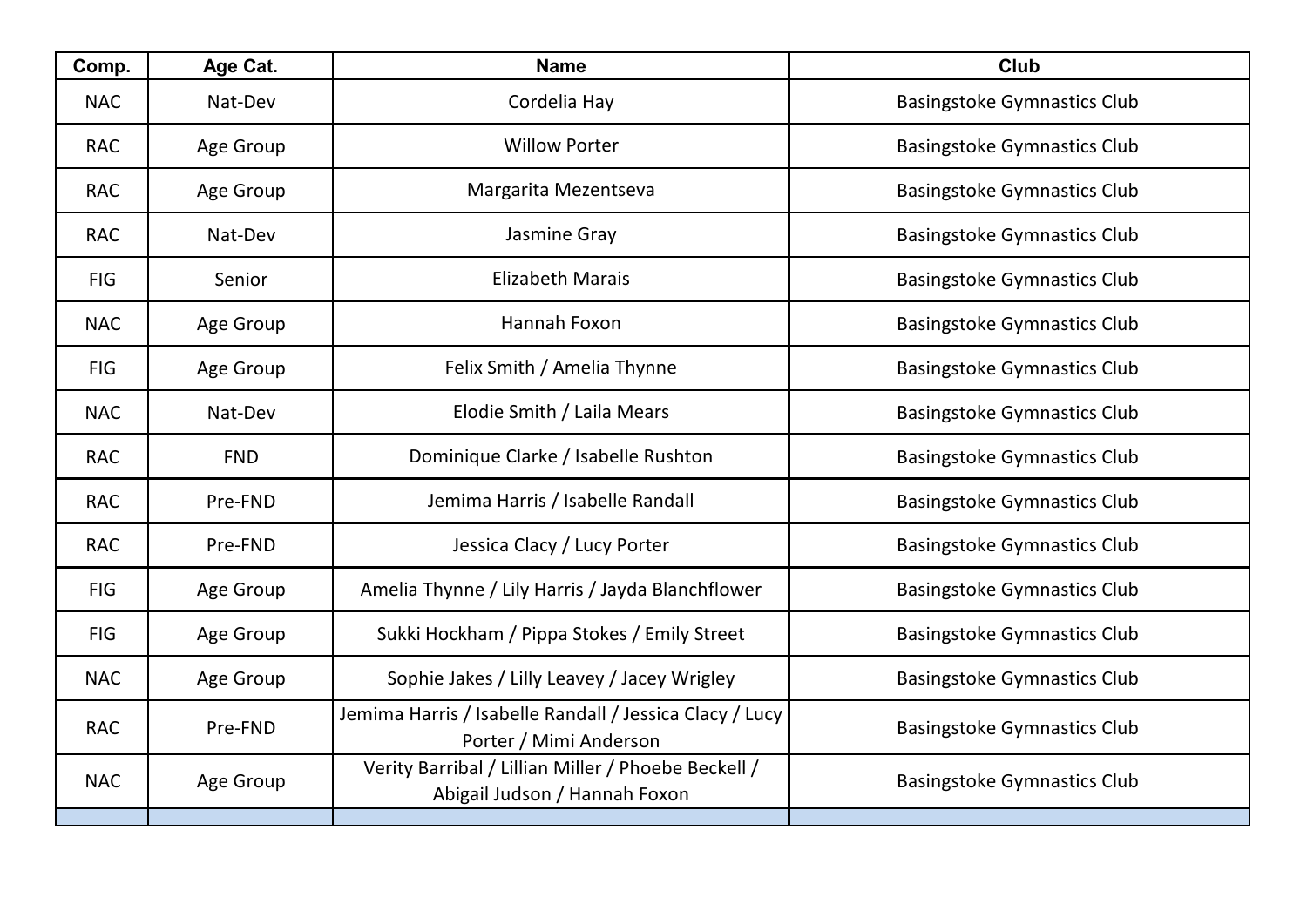| Comp.      | Age Cat.   | <b>Name</b>                                                                                                         | <b>Club</b>                        |
|------------|------------|---------------------------------------------------------------------------------------------------------------------|------------------------------------|
| FIG        | Foundation | Aida Zilvyte                                                                                                        | Aerobic Gymnastics ILIUZIJA, LTU   |
| <b>FIG</b> | Nat-Dev    | Helena Jurciukonyte                                                                                                 | Aerobic Gymnastics ILIUZIJA, LTU   |
| FIG        | Nat-Dev    | Patricija Bubnyte                                                                                                   | Aerobic Gymnastics ILIUZIJA, LTU   |
| FIG        | Nat-Dev    | Raminta Leonaviciute                                                                                                | Aerobic Gymnastics ILIUZIJA, LTU   |
| FIG        | Nat-Dev    | Esmeja Prochorovaite                                                                                                | Aerobic Gymnastics ILIUZIJA, LTU   |
| FIG        | Foundation | Gintare Dominauskaite                                                                                               | Aerobic Gymnastics ILIUZIJA, LTU   |
| FIG        | Nat-Dev    | Gintare Dominauskaite / Atene Safranauskaite /<br>Vejune Valaityte                                                  | Aerobic Gymnastics ILIUZIJA, LTU   |
| FIG        | Nat-Dev    | Aida Zilvyte / Helena Jurciukonyte / Patricija Bubnyte<br>/ Raminta Leonaviciute / Atene Safranauskaite             | Aerobic Gymnastics ILIUZIJA, LTU   |
|            |            |                                                                                                                     |                                    |
| <b>FIG</b> | Nat-Dev    | Urte Itchenko                                                                                                       | Klaipeda " Viesulo" SC, Lithuania  |
| <b>FIG</b> | Age Group  | Elizabeta Mashkova                                                                                                  | Klaipeda " Viesulo" SC, Lithuania  |
| FIG        | Nat-Dev    | Urte Itchenko / Nikol Itchenko / Gabriele Sirutyte                                                                  | Klaipeda " Viesulo" SC, Lithuania  |
| FIG        | Age Group  | Dominyka Narmontaite / Ūla Marija Zeidleryte /<br>Evelina Brazdauskaite / Kamile Zubyte / Kotryna<br>Kravcheninaite | Klaipeda " Viesulo" SC, Lithuania  |
|            |            |                                                                                                                     |                                    |
| <b>FIG</b> | Nat-Dev    | Evita Varkalytė                                                                                                     | Aerobic Gymnastics club ANDRE, LTU |
| <b>FIG</b> | Nat-Dev    | Rugilė Treinytė                                                                                                     | Aerobic Gymnastics club ANDRE, LTU |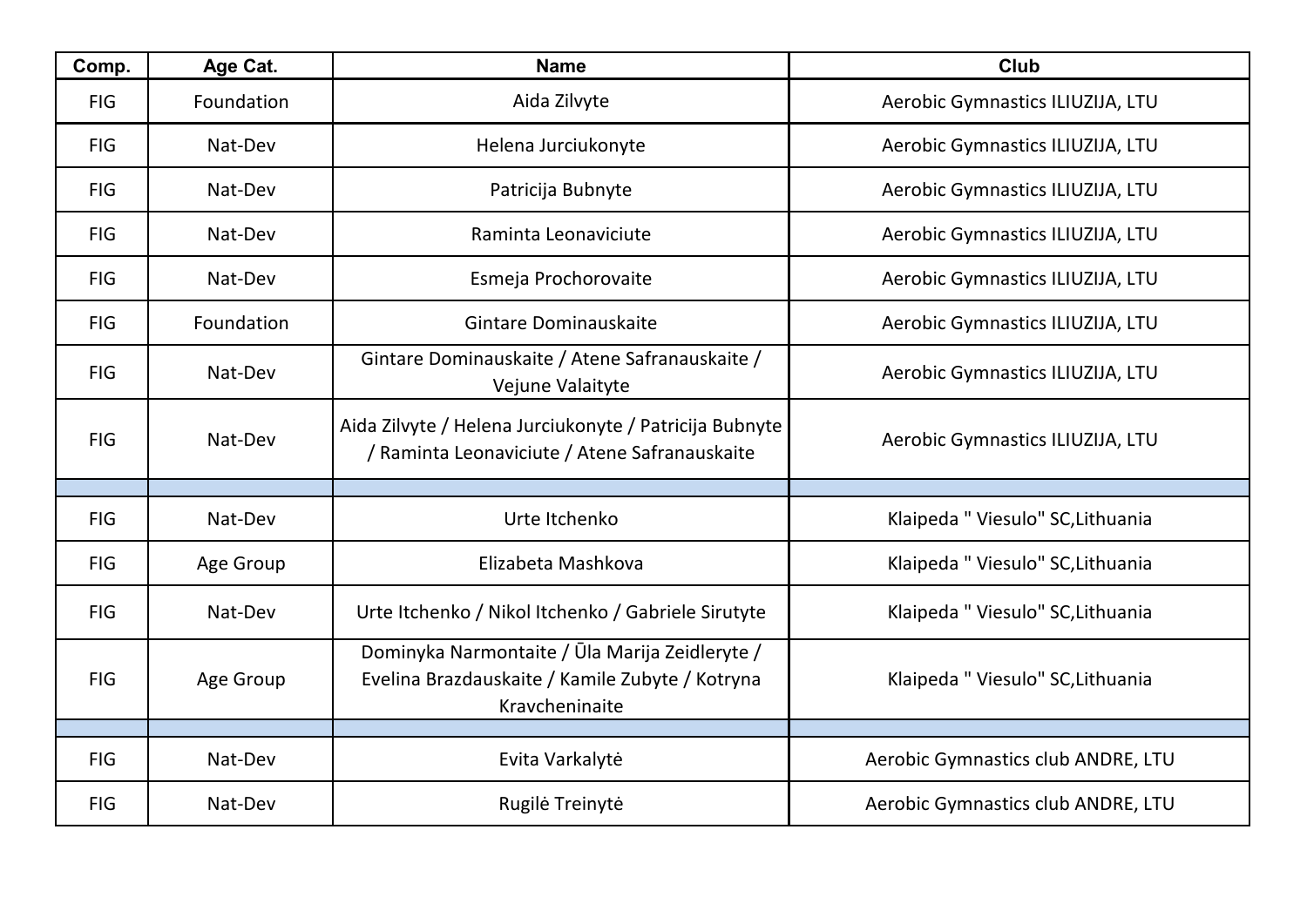| Comp.      | Age Cat.  | <b>Name</b>                                                                                                 | <b>Club</b>                        |
|------------|-----------|-------------------------------------------------------------------------------------------------------------|------------------------------------|
| <b>FIG</b> | Nat-Dev   | Beata Truklicaitė                                                                                           | Aerobic Gymnastics club ANDRE, LTU |
| <b>FIG</b> | Age Group | Adriana Tichonova                                                                                           | Aerobic Gymnastics club ANDRE, LTU |
| <b>FIG</b> | Senior    | Simona Stančikaitė                                                                                          | Aerobic Gymnastics club ANDRE, LTU |
| FIG        | Senior    | Viktorija Rušinskaitė                                                                                       | Aerobic Gymnastics club ANDRE, LTU |
| <b>FIG</b> | Nat-Dev   | Evita Varkalytė / Beata Truklicaitė / Rugilė Treinytė                                                       | Aerobic Gymnastics club ANDRE, LTU |
| <b>FIG</b> | Senior    | Viktorija Rušinskaitė / Beatričė Griciūte / Ligita<br>Nurislanova                                           | Aerobic Gymnastics club ANDRE, LTU |
| <b>FIG</b> | Age Group | Izabelė Pankaitė / Kamilė Pankaitė / Rugilė Treinytė /<br>Kamilė Verseckaitė / Danielė Paukštytė            | Aerobic Gymnastics club ANDRE, LTU |
| <b>FIG</b> | Senior    | Simona Stančikaitė / Viktorija Rušinskaitė / Ligita<br>Nurislanova / Beatričė Griciūte / Viktorija Treigyte | Aerobic Gymnastics club ANDRE, LTU |
|            |           |                                                                                                             |                                    |
| <b>FIG</b> | Nat-Dev   | <b>Maksim Selin</b>                                                                                         | International gym, Vilnius         |
| <b>FIG</b> | Age Group | Eva Grablevska                                                                                              | International gym, Vilnius         |
| <b>FIG</b> | Age Group | Urszula Sinicyna                                                                                            | International gym, Vilnius         |
| <b>FIG</b> | Age Group | Laineta Lukosiute                                                                                           | International gym, Vilnius         |
| <b>FIG</b> | Age Group | Teja Uzdavinyte                                                                                             | International gym, Vilnius         |
| <b>FIG</b> | Age Group | Greta Grybauskaite                                                                                          | International gym, Vilnius         |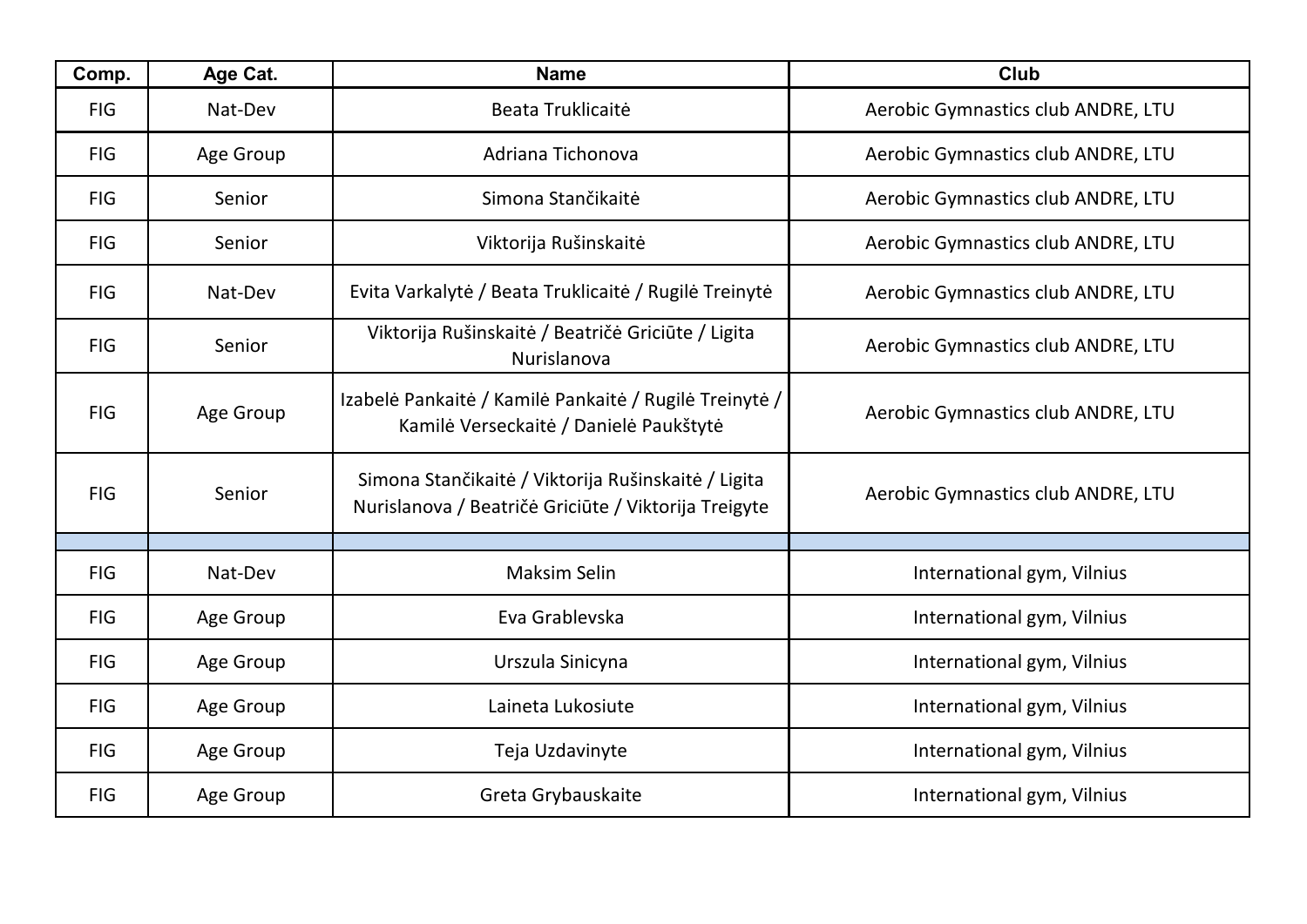| Comp.      | Age Cat.   | <b>Name</b>                                                                                     | <b>Club</b>                |
|------------|------------|-------------------------------------------------------------------------------------------------|----------------------------|
| FIG        | Age Group  | Kirill Reynsonas                                                                                | International gym, Vilnius |
| <b>FIG</b> | Age Group  | Greta Grybauskaite / Kirill Reynsonas                                                           | International gym, Vilnius |
| FIG        | Age Group  | Eva Grablevska / Teja Uzdavinyte / Laineta Lukosiute                                            | International gym, Vilnius |
| <b>FIG</b> | Age Group  | Urszula Sinicyna / Ieva Matuzeviciute / Rugile<br>Kratulyte                                     | International gym, Vilnius |
| <b>FIG</b> | Junior     | Darius Jurgelevicius / Elija Aleksandrovaite / Viktorija<br>Paplauskaite                        | International gym, Vilnius |
| <b>FIG</b> | Age Group  | Eva Grablevska / Urszula Sinicyna / Ieva<br>Matuzeviciute / Rugile Kratulyte / Kirill Reynsonas | International gym, Vilnius |
|            |            |                                                                                                 |                            |
| <b>RAC</b> | Pre-FND    | Georgia Dean                                                                                    | <b>Weston Gymnastics</b>   |
| <b>RAC</b> | <b>FND</b> | <b>Florence Clark</b>                                                                           | <b>Weston Gymnastics</b>   |
| <b>RAC</b> | Nat-Dev    | Ava Appleby                                                                                     | <b>Weston Gymnastics</b>   |
| <b>RAC</b> | Age Group  | <b>Isaac Tucker</b>                                                                             | <b>Weston Gymnastics</b>   |
| <b>RAC</b> | Age Group  | Amelia Stajniak                                                                                 | <b>Weston Gymnastics</b>   |
| <b>RAC</b> | Age Group  | Poppy Belbin                                                                                    | <b>Weston Gymnastics</b>   |
| <b>RAC</b> | Junior     | Jessie Hall                                                                                     | <b>Weston Gymnastics</b>   |
| <b>NAC</b> | Nat-Dev    | Evie Lewis                                                                                      | <b>Weston Gymnastics</b>   |
| <b>NAC</b> | Junior     | <b>Rhys Harvey</b>                                                                              | <b>Weston Gymnastics</b>   |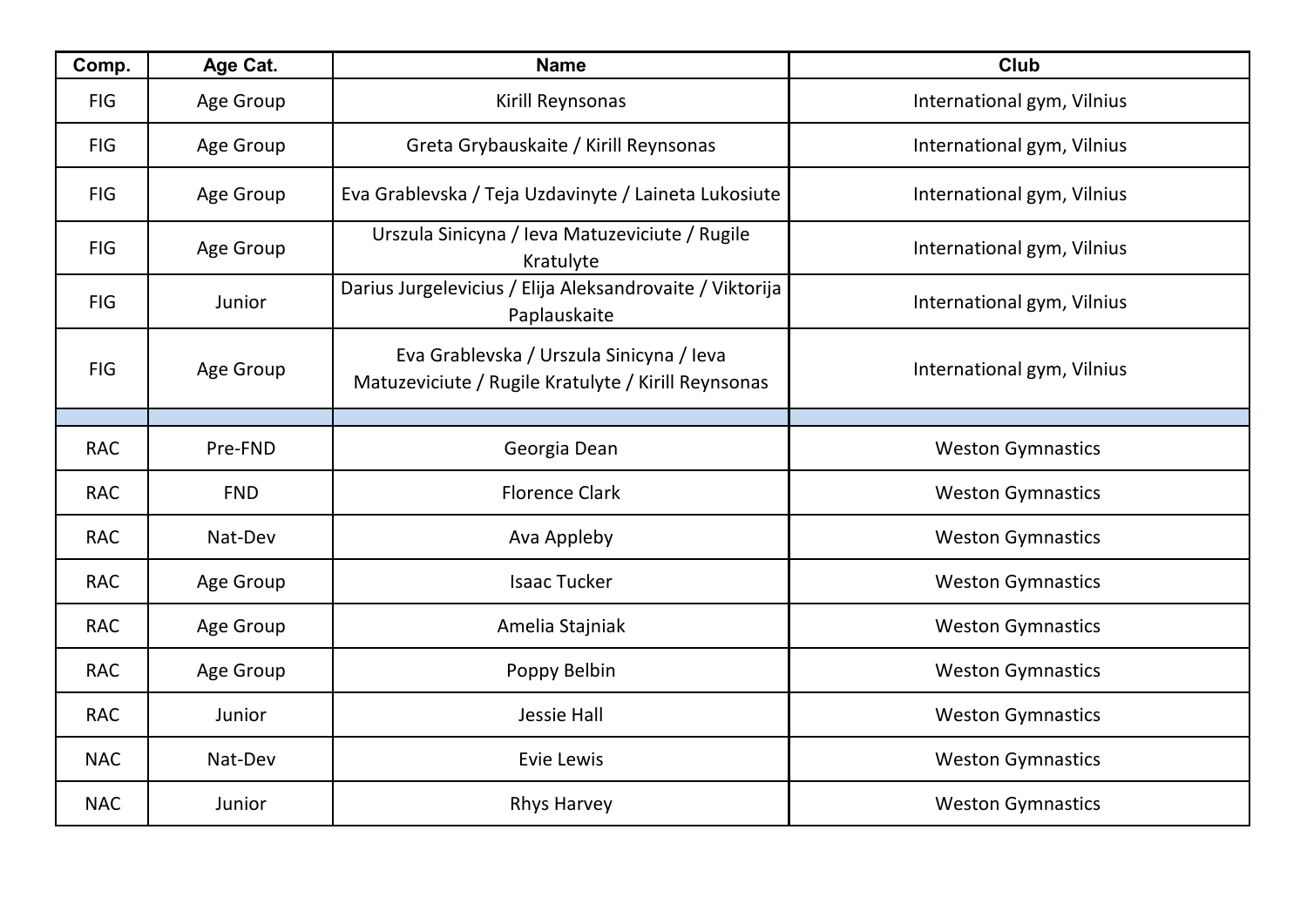| Comp.      | Age Cat.   | <b>Name</b>                         | <b>Club</b>              |
|------------|------------|-------------------------------------|--------------------------|
| <b>NAC</b> | Junior     | Jack Harvey                         | <b>Weston Gymnastics</b> |
| <b>NAC</b> | Junior     | Georgia Piere                       | <b>Weston Gymnastics</b> |
| <b>NAC</b> | Senior     | <b>Isobel Worrall</b>               | <b>Weston Gymnastics</b> |
| <b>FIG</b> | Junior     | Devon Howell                        | <b>Weston Gymnastics</b> |
| <b>FIG</b> | Junior     | <b>Katie Ferris</b>                 | <b>Weston Gymnastics</b> |
| <b>FIG</b> | Junior     | Lily Duffy                          | <b>Weston Gymnastics</b> |
| <b>FIG</b> | Senior     | <b>Molly Brown</b>                  | <b>Weston Gymnastics</b> |
| <b>FIG</b> | Junior     | Lola Lawrence                       | <b>Weston Gymnastics</b> |
| <b>FIG</b> | Nat-Dev    | Maci-Rae Beaver                     | <b>Weston Gymnastics</b> |
| <b>FIG</b> | Senior     | Lewis Harvey                        | <b>Weston Gymnastics</b> |
| <b>FIG</b> | Age Group  | Lily-Jean Smith                     | <b>Weston Gymnastics</b> |
| <b>FIG</b> | Nat-Dev    | Lucille Carys                       | <b>Weston Gymnastics</b> |
| <b>NAC</b> | Age Group  | <b>Molly Hobbs</b>                  | <b>Weston Gymnastics</b> |
| <b>RAC</b> | <b>FND</b> | Florence Clark / Naomi Berridge     | <b>Weston Gymnastics</b> |
| <b>RAC</b> | Age Group  | Amelia Stajniak / Isaac Tucker      | <b>Weston Gymnastics</b> |
| <b>RAC</b> | Age Group  | Megan Mcdonald Aitken / Nicole Hall | <b>Weston Gymnastics</b> |
| <b>RAC</b> | Age Group  | Elise Green / Erin Dodd             | <b>Weston Gymnastics</b> |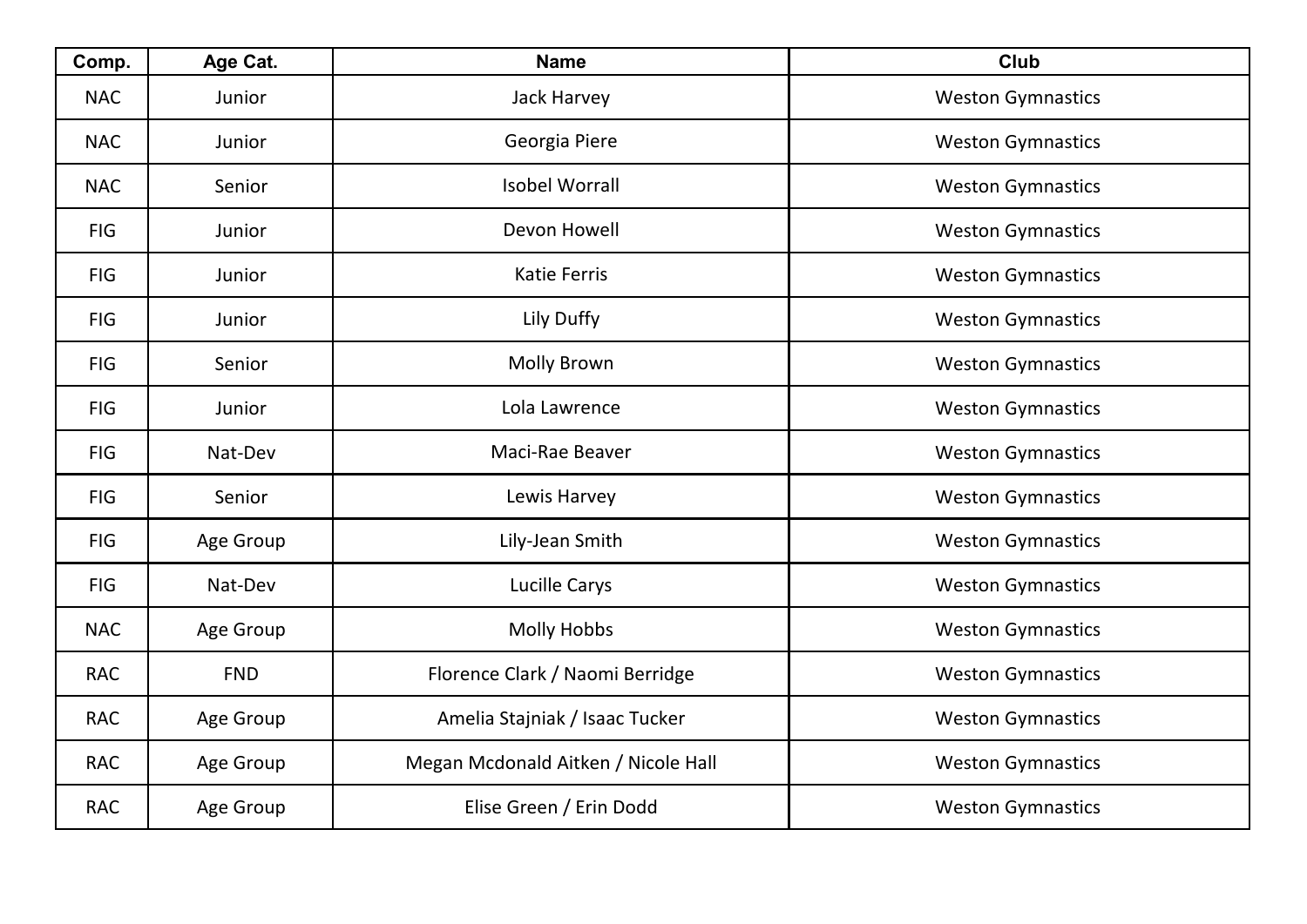| Comp.      | Age Cat.  | <b>Name</b>                                                                         | <b>Club</b>              |
|------------|-----------|-------------------------------------------------------------------------------------|--------------------------|
| <b>RAC</b> | Age Group | Imigen Wilmott / Isobelle Jones                                                     | <b>Weston Gymnastics</b> |
| <b>NAC</b> | Junior    | Erin Richards / Libby Hadley                                                        | <b>Weston Gymnastics</b> |
| <b>RAC</b> | Pre-FND   | Georgia Dean / Elsie Hicks / Anja Thornberry                                        | <b>Weston Gymnastics</b> |
| <b>NAC</b> | Junior    | Alexia Allcock / Molly Hobbs / Georgia Piere                                        | <b>Weston Gymnastics</b> |
| <b>FIG</b> | Age Group | Grace Eccles / Niamh Austen / Nicole Wong                                           | <b>Weston Gymnastics</b> |
| <b>FIG</b> | Junior    | Emily Blackhurst / Lola Lawrence / Jasmine Dight                                    | <b>Weston Gymnastics</b> |
| FIG        | Senior    | Freya Abrahms / Molly Brown / Lewis Harvey                                          | <b>Weston Gymnastics</b> |
| <b>FIG</b> | Age Group | Nicole Wong / Maria Wong / Niamh Austen / Lottie<br>Janes / Megan Harvey            | <b>Weston Gymnastics</b> |
| <b>NAC</b> | Age Group | Lucy Whitfield / Faye Deuvall / Tilly Belbin / Ruby<br>Newlands / Lauren Dean       | <b>Weston Gymnastics</b> |
| <b>RAC</b> | Age Group | Imigen Wilmott / Isobelle Jones / Elise Green / Erin<br>Dodd / Nicole Hall          | <b>Weston Gymnastics</b> |
| <b>FIG</b> | Junior    | Emily Blackhurst / Jessie Ryding / Freya Grafton / Lola<br>Lawrence / Jasmine Dight | <b>Weston Gymnastics</b> |
|            |           |                                                                                     |                          |
| <b>FIG</b> | Age Group | <b>Millie Baker</b>                                                                 | <b>Splitz Gymnastics</b> |
| <b>RAC</b> | Nat-Dev   | Urte Bagociute                                                                      | <b>Splitz Gymnastics</b> |
| <b>RAC</b> | Pre-FND   | Imogen Miller                                                                       | <b>Splitz Gymnastics</b> |
| <b>RAC</b> | Age Group | Scarlett Harraway                                                                   | <b>Splitz Gymnastics</b> |
| <b>NAC</b> | Age Group | Gracie Lynch                                                                        | <b>Splitz Gymnastics</b> |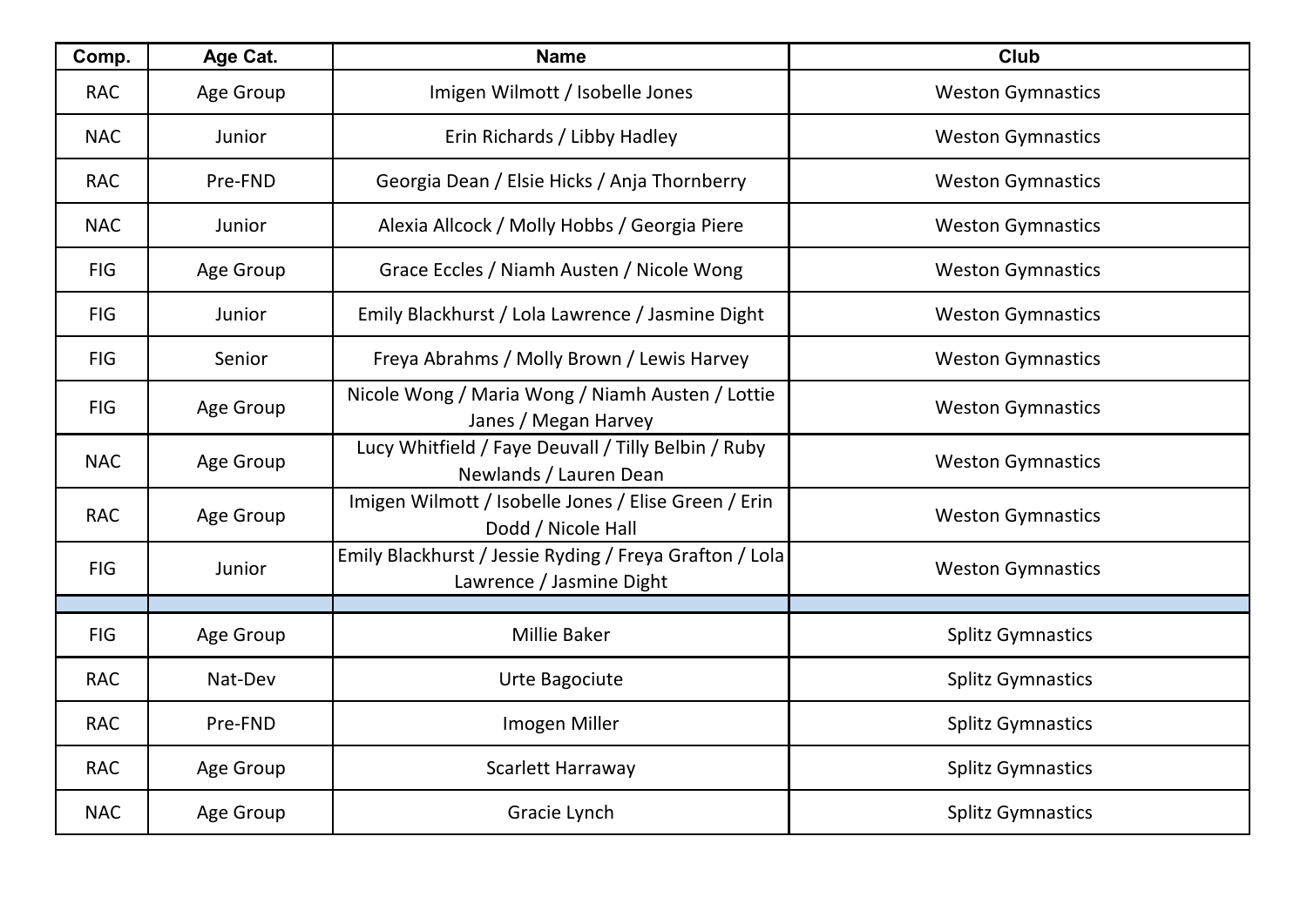| Comp.      | Age Cat.   | <b>Name</b>                                                                                | Club                          |
|------------|------------|--------------------------------------------------------------------------------------------|-------------------------------|
| <b>NAC</b> | Junior     | Maddy Sherwood-Dawson                                                                      | <b>Splitz Gymnastics</b>      |
| <b>NAC</b> | Nat-Dev    | <b>Holly Coggins</b>                                                                       | <b>Splitz Gymnastics</b>      |
| <b>RAC</b> | Pre-FND    | <b>Daisy Coggins</b>                                                                       | <b>Splitz Gymnastics</b>      |
| <b>NAC</b> | Age Group  | Austeja Andrulyte                                                                          | <b>Splitz Gymnastics</b>      |
| <b>RAC</b> | Nat-Dev    | Khloe Miller / Rosie Davis                                                                 | <b>Splitz Gymnastics</b>      |
| <b>RAC</b> | Nat-Dev    | Kaitlyn Flint / Amy Bartlett / Harriet Watson                                              | <b>Splitz Gymnastics</b>      |
|            |            |                                                                                            |                               |
| FIG        | Nat-Dev    | Luka Stackeviciute                                                                         | Kaunas District sports school |
| <b>FIG</b> | Nat-Dev    | Erika Steponaite                                                                           | Kaunas District sports school |
| <b>FIG</b> | Nat-Dev    | Saule Seneckaite                                                                           | Kaunas District sports school |
| <b>FIG</b> | Age Group  | Elija Visockaite                                                                           | Kaunas District sports school |
| <b>FIG</b> | Age Group  | Paulina Lizdenyte                                                                          | Kaunas District sports school |
| <b>FIG</b> | Nat-Dev    | Luka Stackeviciute / Erika Steponaite / Saule<br>Seneckaite                                | Kaunas District sports school |
| <b>FIG</b> | Age Group  | Elija Visockaite / Greta Zelnyte / Paulina Lizdenyte /<br>Emile Butkute / Maja Lisauskaite | Kaunas District sports school |
|            |            |                                                                                            |                               |
| <b>FIG</b> | Foundation | Ieva Vaitkute                                                                              | Prienai KKSC                  |
| <b>FIG</b> | Nat-Dev    | <b>Auguste Barstyte</b>                                                                    | Prienai KKSC                  |
|            |            |                                                                                            |                               |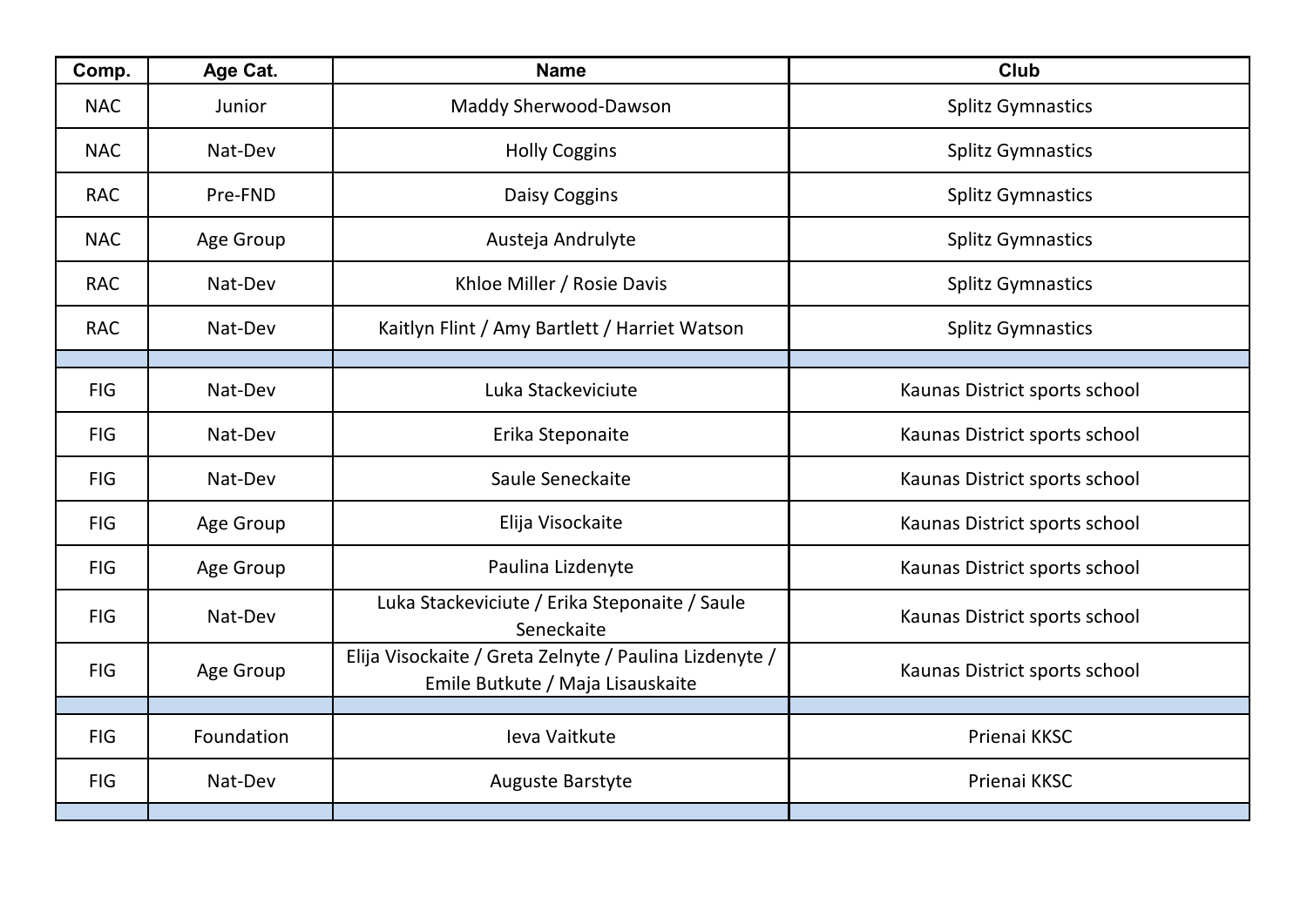| Comp.      | Age Cat.  | <b>Name</b>              | <b>Club</b>           |
|------------|-----------|--------------------------|-----------------------|
| <b>FIG</b> | Junior    | Lauren Graham            | Lk Aerobic Gymnastics |
| <b>FIG</b> | Age Group | Lucy Eccles              | Lk Aerobic Gymnastics |
| <b>FIG</b> | Age Group | <b>Grace Eccles</b>      | Lk Aerobic Gymnastics |
| <b>FIG</b> | Nat-Dev   | <b>Maisie Clark</b>      | Lk Aerobic Gymnastics |
| <b>FIG</b> | Nat-Dev   | Cassie Cowan             | Lk Aerobic Gymnastics |
| <b>FIG</b> | Nat-Dev   | Sienna Harrison          | Lk Aerobic Gymnastics |
| <b>NAC</b> | Nat-Dev   | Jenna Metford            | Lk Aerobic Gymnastics |
| <b>NAC</b> | Age Group | <b>Tia Abrams</b>        | Lk Aerobic Gymnastics |
| <b>NAC</b> | Age Group | Lucy Chroston            | Lk Aerobic Gymnastics |
| <b>NAC</b> | Age Group | Kyra O'brien             | Lk Aerobic Gymnastics |
| <b>NAC</b> | Age Group | Georgia Miles            | Lk Aerobic Gymnastics |
| <b>NAC</b> | Age Group | Blancka Sobiecka         | Lk Aerobic Gymnastics |
| <b>NAC</b> | Age Group | Lola Edwards             | Lk Aerobic Gymnastics |
| <b>RAC</b> | Age Group | <b>Harriet Henderson</b> | Lk Aerobic Gymnastics |
| <b>NAC</b> | Nat-Dev   | Lily Henderson           | Lk Aerobic Gymnastics |
| <b>NAC</b> | Nat-Dev   | Sophia Henderson         | Lk Aerobic Gymnastics |
| <b>NAC</b> | Nat-Dev   | Mia Johnson              | Lk Aerobic Gymnastics |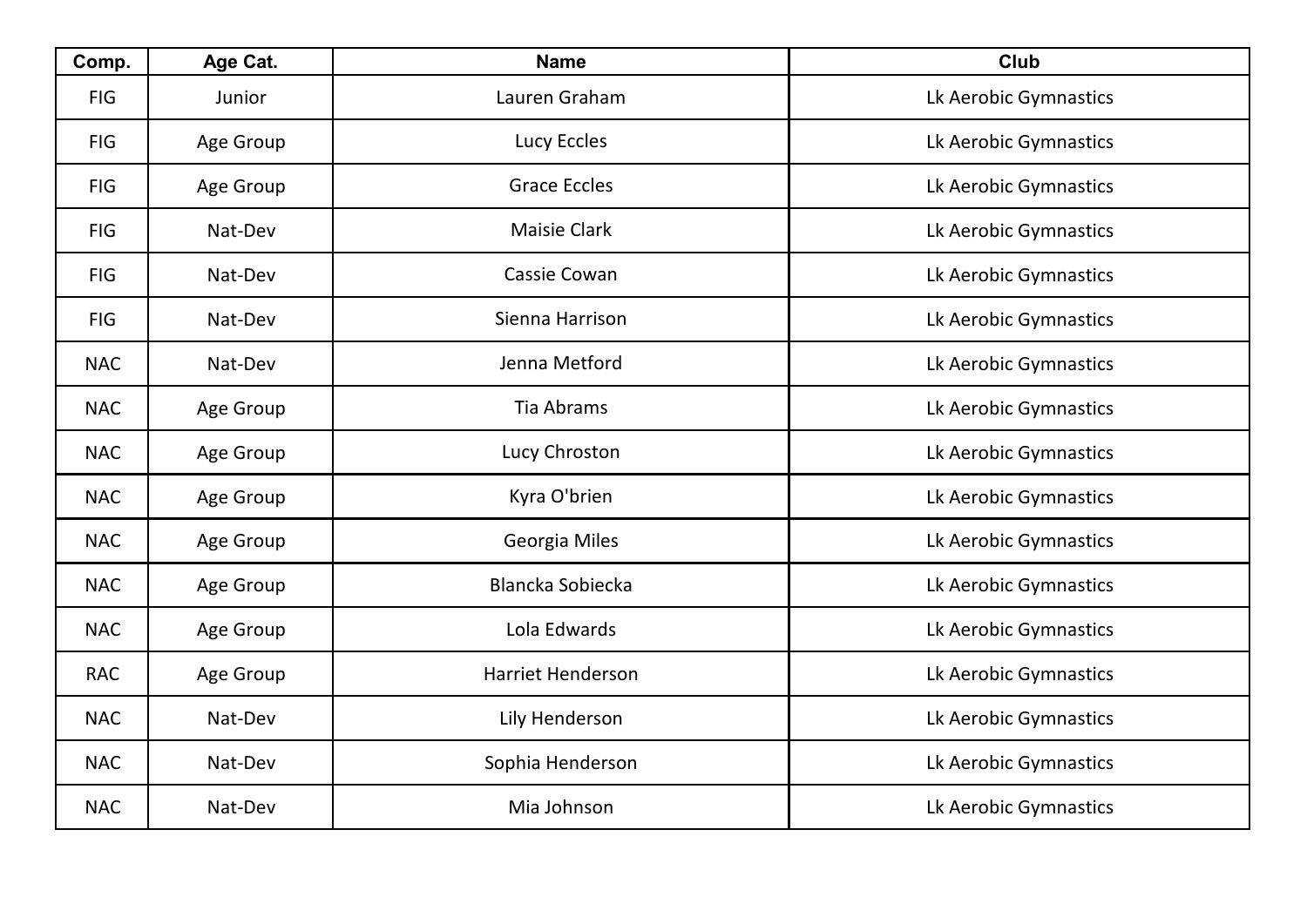| Comp.      | Age Cat.   | <b>Name</b>                                                     | Club                       |
|------------|------------|-----------------------------------------------------------------|----------------------------|
| <b>RAC</b> | <b>FND</b> | Pippa Moore                                                     | Lk Aerobic Gymnastics      |
| <b>RAC</b> | Pre-FND    | Mia Henderson                                                   | Lk Aerobic Gymnastics      |
| <b>RAC</b> | Pre-FND    | Harriet Wilce-Whitehead                                         | Lk Aerobic Gymnastics      |
| <b>NAC</b> | Junior     | <b>Tia Ellis</b>                                                | Lk Aerobic Gymnastics      |
| <b>NAC</b> | Nat-Dev    | Lily Henderson / Sophia Henderson                               | Lk Aerobic Gymnastics      |
| <b>NAC</b> | Nat-Dev    | Hannah Lewis Salmon / Kaia Anderton / Mia Johnson               | Lk Aerobic Gymnastics      |
|            |            |                                                                 |                            |
| <b>FIG</b> | Nat-Dev    | <b>Erikas Kemeraitis</b>                                        | Olympia/Prienai KKSC       |
| <b>FIG</b> | Nat-Dev    | Vakare Bakaite / Erikas Kemeraitis                              | Olympia/Prienai KKSC       |
| <b>FIG</b> | Nat-Dev    | Atene Ezerskyte / Vakare Bakaite / Auguste Barstyte             | Olympia/Prienai KKSC       |
|            |            |                                                                 |                            |
| FIG        | Age Group  | Radvilė Ruseckaitė / Paulina Kalvaitytė / Augustė<br>Vaitiekutė | Gymnastics studio "Siksta" |
|            |            |                                                                 |                            |
| <b>FIG</b> | Pre-FND    | Viktorija Gudziute                                              | Olympia                    |
| FIG        | Age Group  | Amanda Matuzeviciute                                            | Olympia                    |
| FIG        | Age Group  | Maja Lisauskaite                                                | Olympia                    |
| <b>FIG</b> | Age Group  | Martyna Ziukaite                                                | Olympia                    |
| <b>FIG</b> | Junior     | Aira Mockute                                                    | Olympia                    |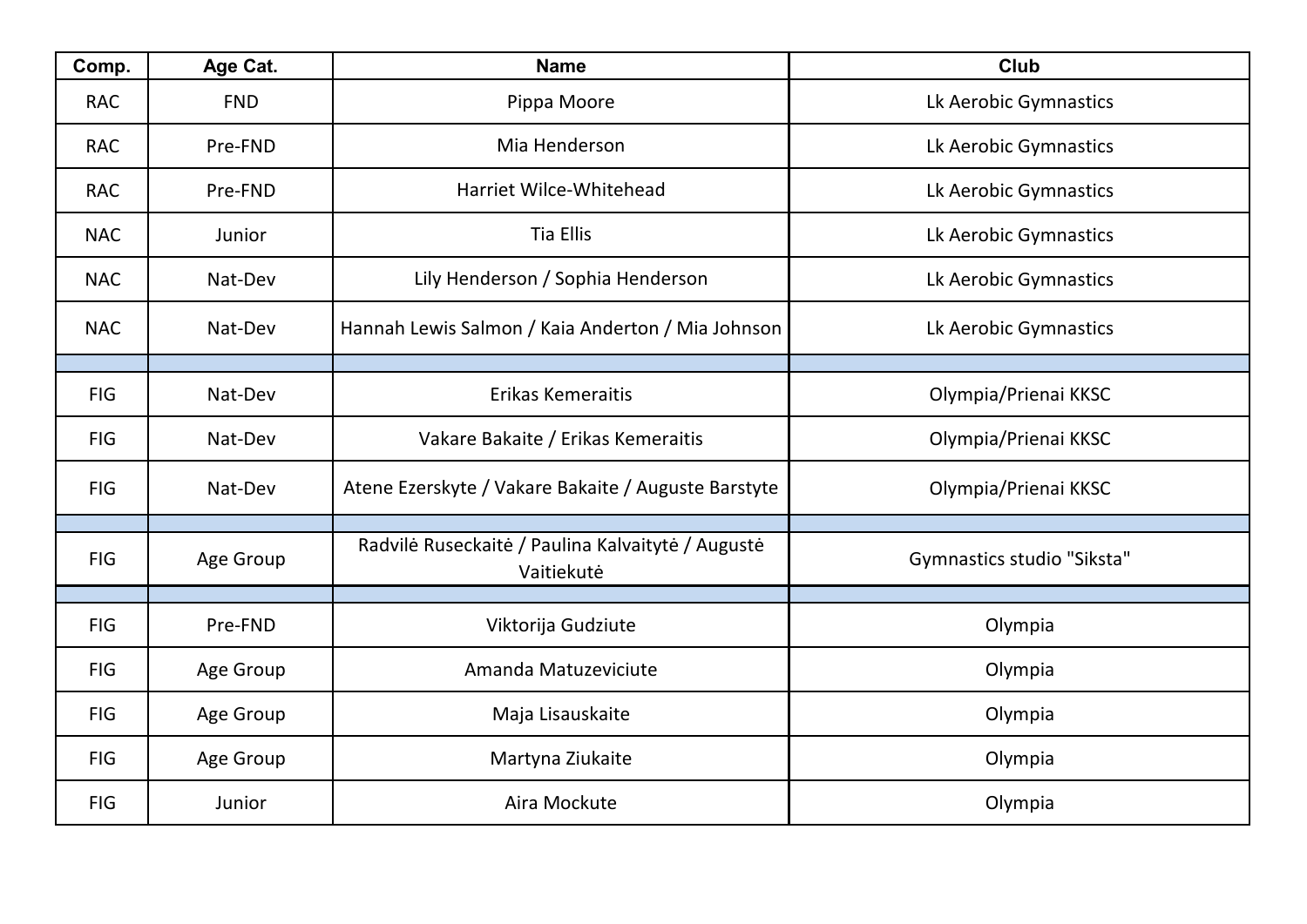| Comp.      | Age Cat.  | <b>Name</b>                                                                                         | Club                                    |
|------------|-----------|-----------------------------------------------------------------------------------------------------|-----------------------------------------|
| <b>FIG</b> | Junior    | <b>Juste Sarkaite</b>                                                                               | Olympia                                 |
| FIG        | Junior    | Saule Baltuskonyte                                                                                  | Olympia                                 |
| <b>FIG</b> | Senior    | Andreja Matuzeviciute                                                                               | Olympia                                 |
| <b>FIG</b> | Age Group | Martyna Ziukaite / Amanda Matuzeviciute / Adrija<br>Tichonova                                       | Olympia                                 |
| FIG        | Junior    | Aira Mockute / Paulina Ramoskaite / Elzbieta Zinkute                                                | Olympia                                 |
| FIG        | Junior    | Juste Sarkaite / Paulina Ramoskaite / Elzbieta Zinkute<br>/ Joana Liaugminaite / Saule Baltuskonyte | Olympia                                 |
|            |           |                                                                                                     |                                         |
| FIG        | Junior    | Eric Deli                                                                                           | <b>Champion Aerobic Gymnastics Club</b> |
| <b>FIG</b> | Junior    | Lulu Sargeant                                                                                       | <b>Champion Aerobic Gymnastics Club</b> |
| <b>FIG</b> | Age Group | Lidiya Ivanova                                                                                      | <b>Champion Aerobic Gymnastics Club</b> |
| FIG        | Nat-Dev   | Amelia Dispinseri                                                                                   | <b>Champion Aerobic Gymnastics Club</b> |
| <b>FIG</b> | Nat-Dev   | Sofia Reis                                                                                          | <b>Champion Aerobic Gymnastics Club</b> |
| <b>RAC</b> | Pre-FND   | Nia Dimitrova                                                                                       | <b>Champion Aerobic Gymnastics Club</b> |
| <b>RAC</b> | Nat-Dev   | <b>Grace Gale</b>                                                                                   | <b>Champion Aerobic Gymnastics Club</b> |
| <b>RAC</b> | Age Group | Angel Ndhlovu                                                                                       | <b>Champion Aerobic Gymnastics Club</b> |
| <b>FIG</b> | Junior    | Eric Deli / Lulu Sargeant                                                                           | <b>Champion Aerobic Gymnastics Club</b> |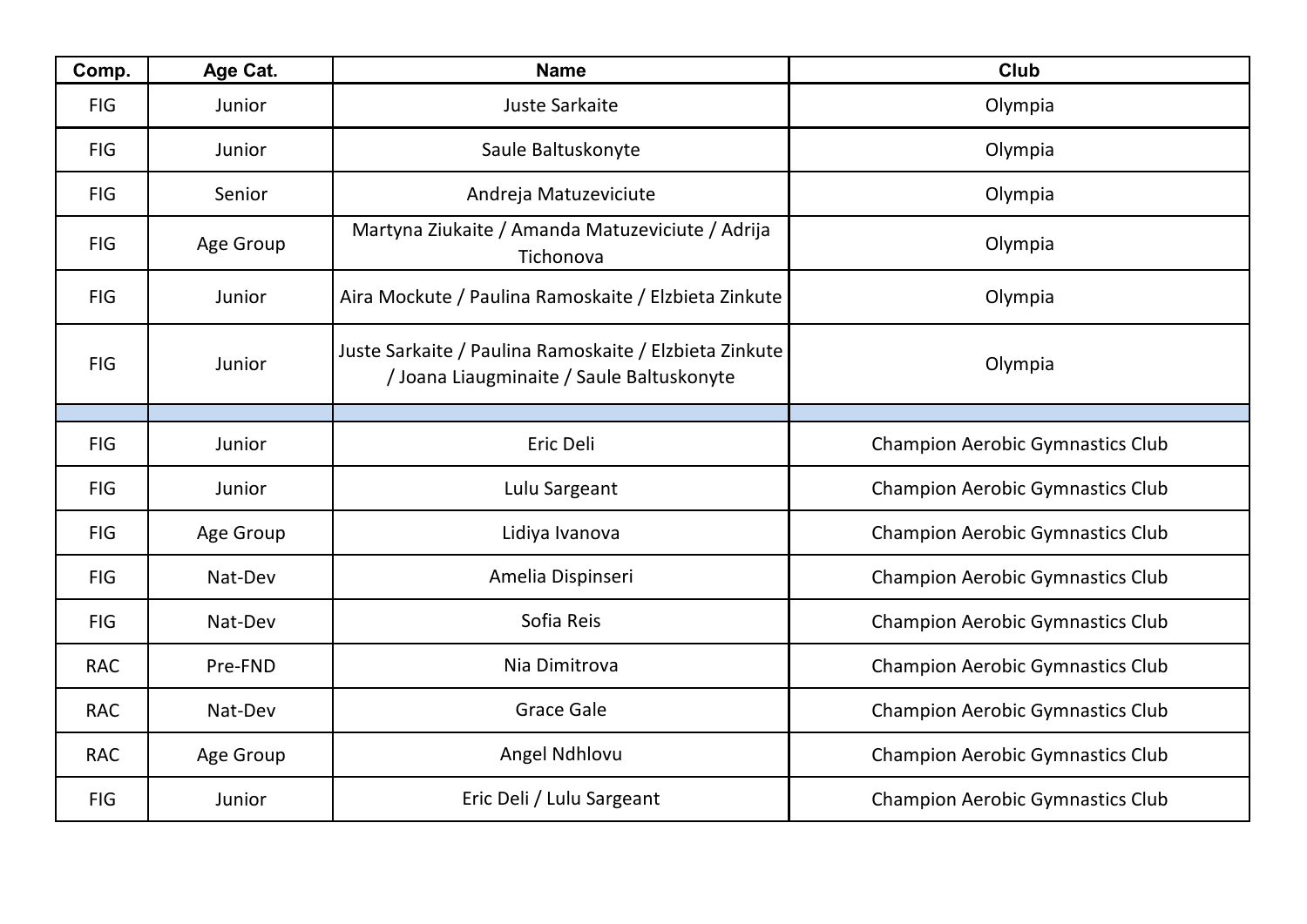| Comp.      | Age Cat.   | <b>Name</b>                                        | <b>Club</b>                             |
|------------|------------|----------------------------------------------------|-----------------------------------------|
| FIG        | Nat-Dev    | Amelia Dispinseri / Eleanor Hitchcock / Sofia Reis | <b>Champion Aerobic Gymnastics Club</b> |
|            |            |                                                    |                                         |
| <b>RAC</b> | Age Group  | Lois Sullivan                                      | <b>Hart Gymnastics Club</b>             |
| <b>RAC</b> | Age Group  | Erin Mai Logan                                     | <b>Hart Gymnastics Club</b>             |
| <b>RAC</b> | Nat-Dev    | Alexandra Tyaneva                                  | <b>Hart Gymnastics Club</b>             |
| <b>RAC</b> | Age Group  | Lois Sullivan / Erin Mai Logan                     | <b>Hart Gymnastics Club</b>             |
| <b>RAC</b> | Nat-Dev    | Isabelle Coe / Leila Baldo / Maisie Goss           | <b>Hart Gymnastics Club</b>             |
|            |            |                                                    |                                         |
| <b>RAC</b> | <b>FND</b> | Daisy Purdie                                       | <b>New Forest Aerobic Gymnastics</b>    |
| <b>RAC</b> | Age Group  | <b>Rhianne Dean</b>                                | <b>New Forest Aerobic Gymnastics</b>    |
| <b>RAC</b> | Age Group  | Kelsie-Jayne Wilson                                | <b>New Forest Aerobic Gymnastics</b>    |
| <b>NAC</b> | Foundation | <b>Charlotte Aston</b>                             | <b>New Forest Aerobic Gymnastics</b>    |
| <b>NAC</b> | Age Group  | Sophie Aston                                       | <b>New Forest Aerobic Gymnastics</b>    |
| <b>NAC</b> | Junior     | Meegan Mortimer                                    | <b>New Forest Aerobic Gymnastics</b>    |
| <b>FIG</b> | Age Group  | Colm Robertson                                     | <b>New Forest Aerobic Gymnastics</b>    |
| <b>FIG</b> | Age Group  | <b>Evie Stickland</b>                              | <b>New Forest Aerobic Gymnastics</b>    |
| <b>FIG</b> | Junior     | <b>Ellie Craven</b>                                | <b>New Forest Aerobic Gymnastics</b>    |
| <b>RAC</b> | Nat-Dev    | Lyla Hughes                                        | <b>New Forest Aerobic Gymnastics</b>    |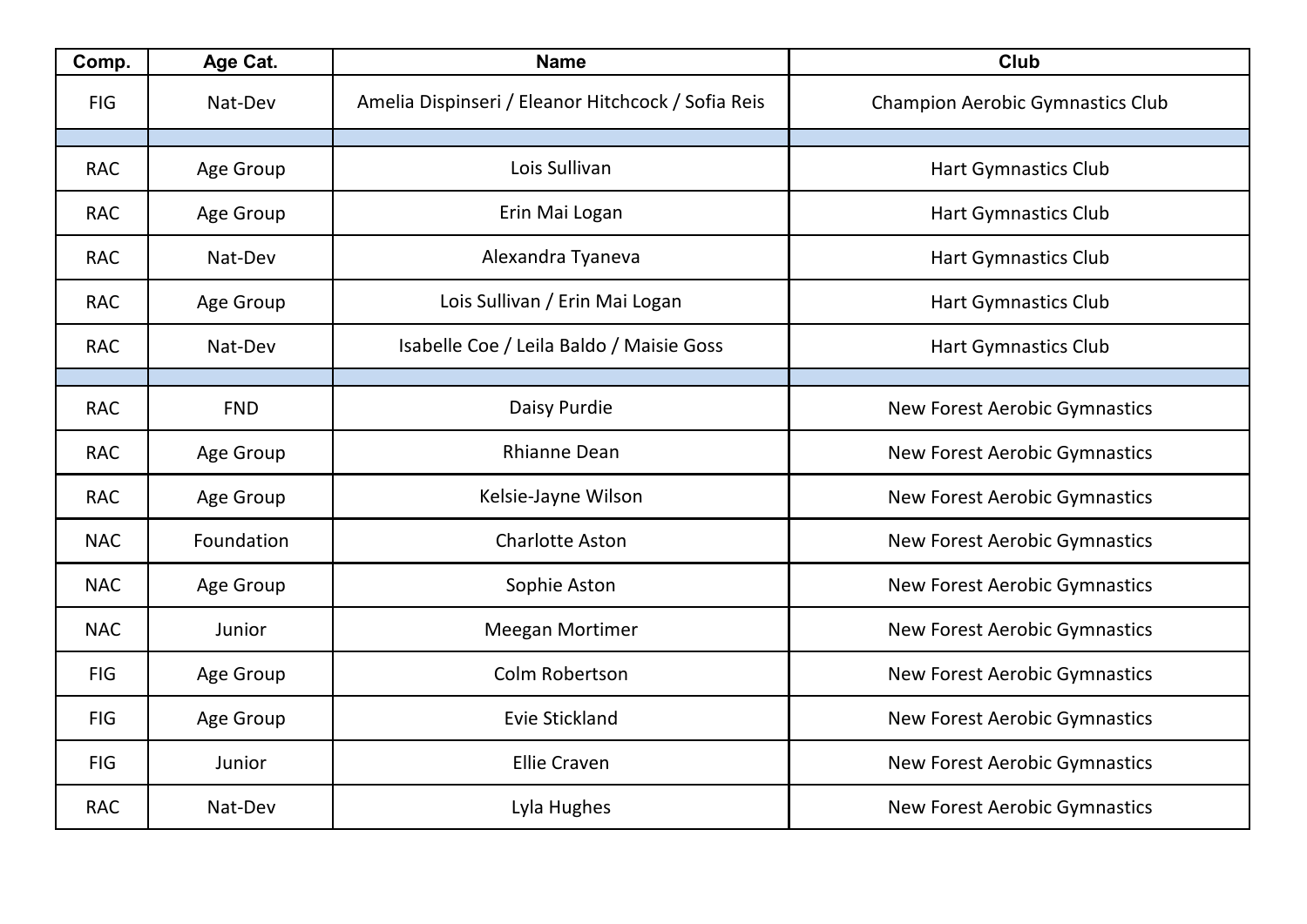| Comp.      | Age Cat.   | <b>Name</b>                                 | <b>Club</b>                              |
|------------|------------|---------------------------------------------|------------------------------------------|
| FIG        | Age Group  | Ava Dryden / Colm Robertson                 | New Forest Aerobic Gymnastics            |
| <b>FIG</b> | Age Group  | Ava Dryden / Evie Stickland / Lucy Eccles   | <b>New Forest Aerobic Gymnastics</b>     |
| FIG        | Junior     | Ellie Craven / Daisy Salmon / Leila Farmery | <b>New Forest Aerobic Gymnastics</b>     |
|            |            |                                             |                                          |
| FIG        | Senior     | Wilma Jönsson                               | <b>Trelleborg Gymnastics &amp; Dance</b> |
| <b>FIG</b> | Senior     | Sarah Caley                                 | <b>Trelleborg Gymnastics &amp; Dance</b> |
| FIG        | Junior     | Mathilda Herrström                          | <b>Trelleborg Gymnastics &amp; Dance</b> |
| <b>FIG</b> | Junior     | <b>Rusne Gudinaviciute</b>                  | <b>Trelleborg Gymnastics &amp; Dance</b> |
| <b>FIG</b> | Junior     | Ella Hartmann-Petersen                      | <b>Trelleborg Gymnastics &amp; Dance</b> |
| <b>FIG</b> | Age Group  | Anna Hartmann-Petersen                      | <b>Trelleborg Gymnastics &amp; Dance</b> |
| <b>FIG</b> | Age Group  | <b>Molly Gerdrup</b>                        | <b>Trelleborg Gymnastics &amp; Dance</b> |
|            |            |                                             |                                          |
| <b>RAC</b> | <b>FND</b> | Olivia Woodman                              | <b>Bulmershe Gymnastics Club</b>         |
| <b>RAC</b> | Nat-Dev    | Lauren Panganiban                           | <b>Bulmershe Gymnastics Club</b>         |
| <b>RAC</b> | Age Group  | Kiera Hartley                               | <b>Bulmershe Gymnastics Club</b>         |
| <b>RAC</b> | Age Group  | Tahlia Hickey                               | <b>Bulmershe Gymnastics Club</b>         |
| <b>RAC</b> | Age Group  | William Gully                               | <b>Bulmershe Gymnastics Club</b>         |
| <b>NAC</b> | Nat-Dev    | Lylah Brett                                 | <b>Bulmershe Gymnastics Club</b>         |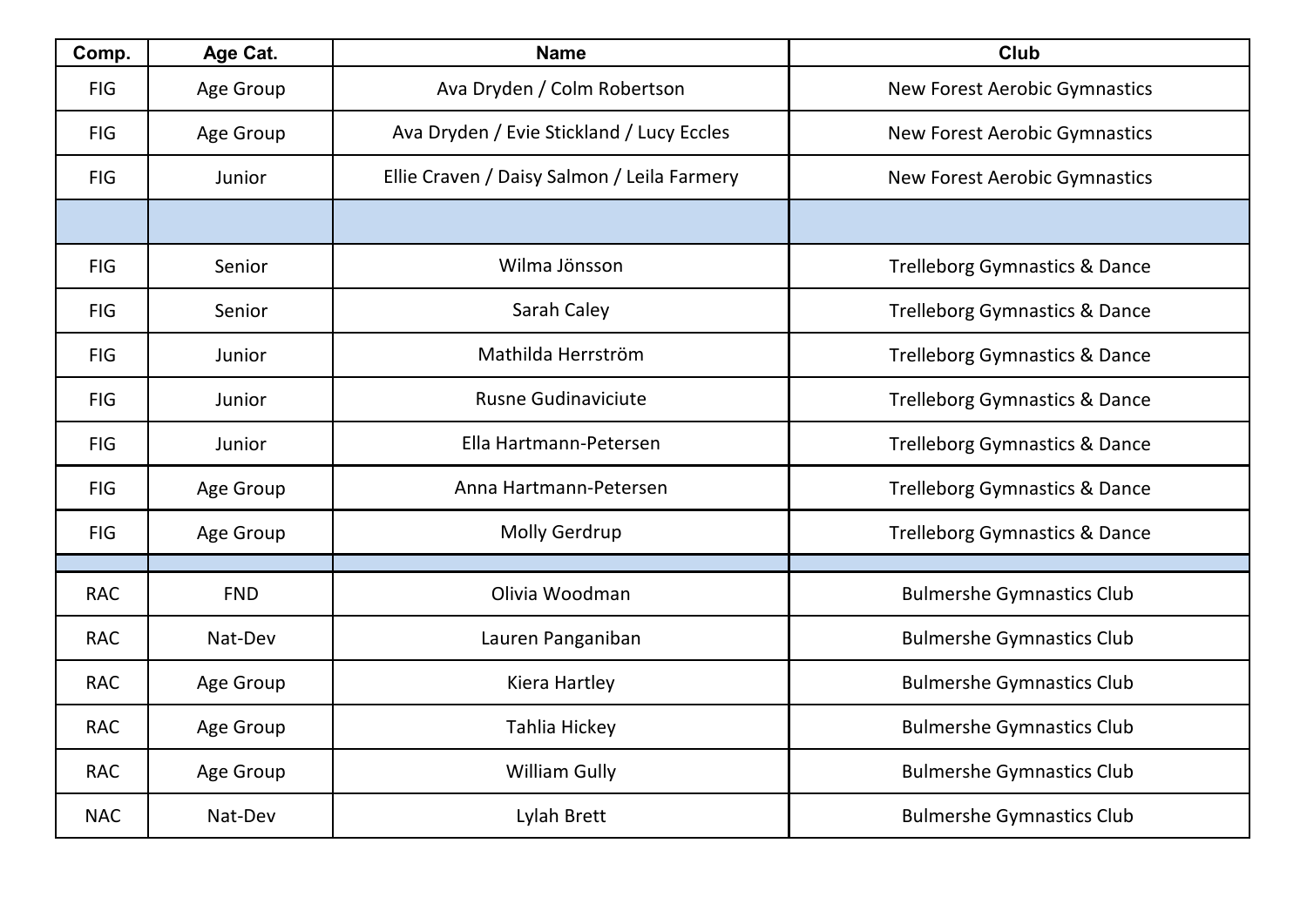| Comp.      | Age Cat.  | <b>Name</b>                                     | <b>Club</b>                      |
|------------|-----------|-------------------------------------------------|----------------------------------|
| <b>NAC</b> | Age Group | Laura Stoneham                                  | <b>Bulmershe Gymnastics Club</b> |
| <b>NAC</b> | Nat-Dev   | <b>Bella Bunce</b>                              | <b>Bulmershe Gymnastics Club</b> |
| <b>NAC</b> | Age Group | Kareena Mander                                  | <b>Bulmershe Gymnastics Club</b> |
| <b>NAC</b> | Senior    | Cerys Howard                                    | <b>Bulmershe Gymnastics Club</b> |
| <b>FIG</b> | Age Group | <b>Matthew Gogol</b>                            | <b>Bulmershe Gymnastics Club</b> |
| <b>FIG</b> | Junior    | Skyla Hickey                                    | <b>Bulmershe Gymnastics Club</b> |
| FIG        | Senior    | <b>Connor Keane</b>                             | <b>Bulmershe Gymnastics Club</b> |
| <b>FIG</b> | Senior    | <b>Emily James</b>                              | <b>Bulmershe Gymnastics Club</b> |
| <b>FIG</b> | Senior    | Alisha Bartlett                                 | <b>Bulmershe Gymnastics Club</b> |
| <b>FIG</b> | Senior    | Elena Hamblin                                   | <b>Bulmershe Gymnastics Club</b> |
| <b>NAC</b> | Age Group | Chloe Zambon                                    | <b>Bulmershe Gymnastics Club</b> |
| <b>FIG</b> | Age Group | George Janes                                    | <b>Bulmershe Gymnastics Club</b> |
| <b>RAC</b> | Age Group | Kiera Hartley / Tahlia Hickey                   | <b>Bulmershe Gymnastics Club</b> |
| <b>FIG</b> | Senior    | Alisha Bartlett / Connor Keane                  | <b>Bulmershe Gymnastics Club</b> |
| <b>FIG</b> | Age Group | Chloe Zambon / George Janes                     | <b>Bulmershe Gymnastics Club</b> |
| <b>NAC</b> | Nat-Dev   | Lylah Brett / Emilia Abraham-Kodmon             | <b>Bulmershe Gymnastics Club</b> |
| <b>NAC</b> | Age Group | Ebony Bennett / Kareena Mander / Evie Gillespie | <b>Bulmershe Gymnastics Club</b> |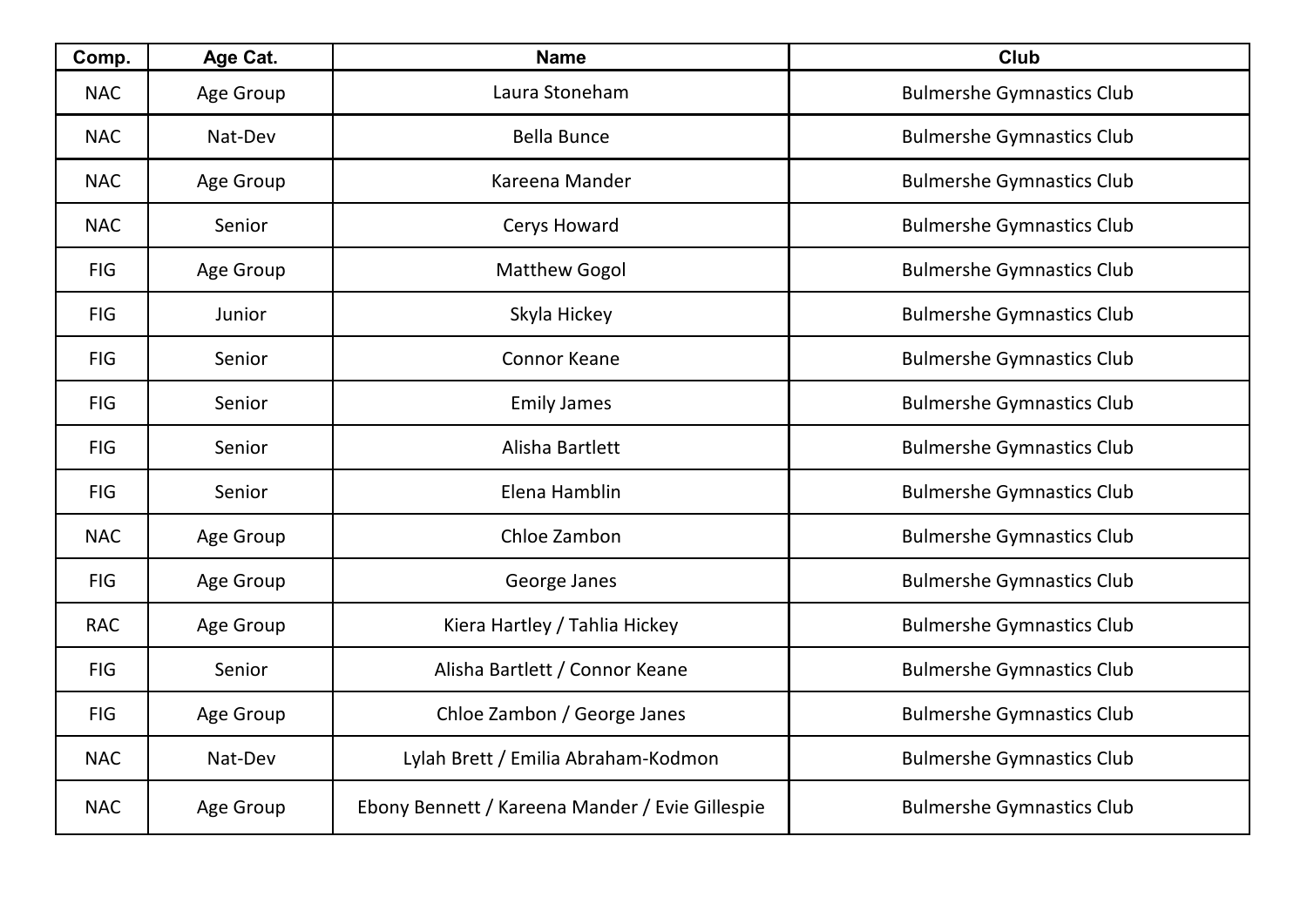| Comp.      | Age Cat.   | <b>Name</b>                                                                            | <b>Club</b>                      |
|------------|------------|----------------------------------------------------------------------------------------|----------------------------------|
| <b>FIG</b> | Age Group  | Aiva Bird-Haynes / Olivia Moore / Matthew Gogol                                        | <b>Bulmershe Gymnastics Club</b> |
| FIG        | Age Group  | Olivia Moore / Aiva Bird-Haynes / Matthew Gogol /<br>Lily Harris / Jada Blanchflower   | <b>Bulmershe Gymnastics Club</b> |
| <b>FIG</b> | Senior     | Niamh Keane / Alisha Bartlett / Elena Hamblin /<br>Xanthe Esslemont / Elizabeth Marais | <b>Bulmershe Gymnastics Club</b> |
| <b>RAC</b> | Pre-FND    | Sienna Harris                                                                          | <b>Sparkles Gymnastics Club</b>  |
| <b>RAC</b> | Nat-Dev    | Erin Hearne                                                                            | <b>Sparkles Gymnastics Club</b>  |
| <b>RAC</b> | Nat-Dev    | Millie Higgins                                                                         | <b>Sparkles Gymnastics Club</b>  |
| <b>RAC</b> | Nat-Dev    | Evie Wright                                                                            | <b>Sparkles Gymnastics Club</b>  |
| <b>RAC</b> | Age Group  | Ivy May Brace                                                                          | <b>Sparkles Gymnastics Club</b>  |
| <b>RAC</b> | Junior     | <b>Abgail Price</b>                                                                    | <b>Sparkles Gymnastics Club</b>  |
| FIG        | Foundation | <b>Phoebe Cracknell</b>                                                                | <b>Sparkles Gymnastics Club</b>  |
| <b>RAC</b> | Nat-Dev    | <b>Emily Buckle</b>                                                                    | <b>Sparkles Gymnastics Club</b>  |
| <b>RAC</b> | Nat-Dev    | <b>Issy Butcher</b>                                                                    | <b>Sparkles Gymnastics Club</b>  |
| <b>RAC</b> | Nat-Dev    | Olvia Phillips                                                                         | <b>Sparkles Gymnastics Club</b>  |
| <b>NAC</b> | Nat-Dev    | Lily Smith                                                                             | <b>Sparkles Gymnastics Club</b>  |
| <b>NAC</b> | Age Group  | Isabella Winn                                                                          | <b>Sparkles Gymnastics Club</b>  |
| <b>NAC</b> | Age Group  | <b>Gladys Malunguza</b>                                                                | <b>Sparkles Gymnastics Club</b>  |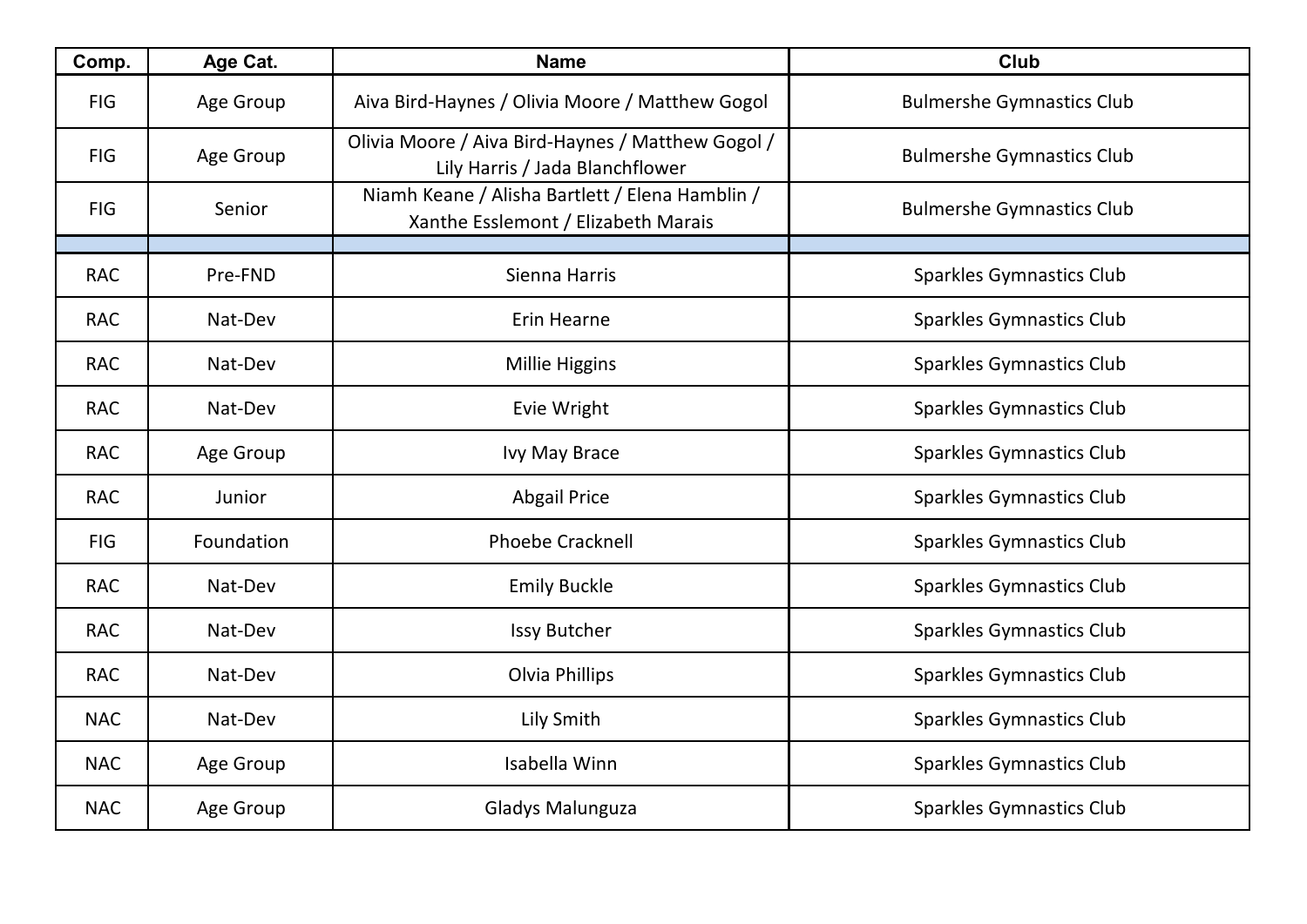| Comp.      | Age Cat.   | <b>Name</b>                                                                                             | <b>Club</b>                     |
|------------|------------|---------------------------------------------------------------------------------------------------------|---------------------------------|
| <b>FIG</b> | Nat-Dev    | Olivia Mills                                                                                            | <b>Sparkles Gymnastics Club</b> |
| <b>FIG</b> | Nat-Dev    | Ano Malunguza                                                                                           | <b>Sparkles Gymnastics Club</b> |
| <b>FIG</b> | Age Group  | <b>Rosie Gofford</b>                                                                                    | <b>Sparkles Gymnastics Club</b> |
| <b>RAC</b> | Nat-Dev    | Isla Windsor-Baines                                                                                     | <b>Sparkles Gymnastics Club</b> |
| <b>NAC</b> | Age Group  | Caitlin Phua                                                                                            | <b>Sparkles Gymnastics Club</b> |
| <b>RAC</b> | Age Group  | <b>Brooke Streak</b>                                                                                    | <b>Sparkles Gymnastics Club</b> |
| <b>RAC</b> | <b>FND</b> | Shaya Alexander / Harper Newall                                                                         | <b>Sparkles Gymnastics Club</b> |
| <b>RAC</b> | Nat-Dev    | Natalia Wroniewicz / Jessica Mackay / Dollymarie<br>Godden-Brace                                        | <b>Sparkles Gymnastics Club</b> |
| <b>RAC</b> | <b>FND</b> | Lacey Haworth / Gracie-Mae Carroll / Chloe<br>Hopwood                                                   | <b>Sparkles Gymnastics Club</b> |
| <b>RAC</b> | Nat-Dev    | Millie Higgins / Evie Wright / Emily Buckle                                                             | <b>Sparkles Gymnastics Club</b> |
| <b>NAC</b> | Nat-Dev    | Daisy Whitty / Mishela Kostovska / Sofia Salama-<br><b>Jenkins</b>                                      | <b>Sparkles Gymnastics Club</b> |
| <b>NAC</b> | Age Group  | Caitlin Phua / Isabella Winn / Misty Chalcroft                                                          | <b>Sparkles Gymnastics Club</b> |
| <b>NAC</b> | Age Group  | Lucy Bumpass / Scarlett Baker / Lily Jerrett                                                            | <b>Sparkles Gymnastics Club</b> |
| <b>RAC</b> | Nat-Dev    | Erin Hearne / Isla Windsor-Baines / Natalia<br>Wroniewicz / Dollymarie Godden-Brace / Jessica<br>Mackay | <b>Sparkles Gymnastics Club</b> |
| <b>NAC</b> | Age Group  | Scarlett Baker / Lucy Bumpass / Lily Jerrett / Gladys<br>Malunguza / Misty Chalcroft                    | <b>Sparkles Gymnastics Club</b> |
| <b>FIG</b> | Senior     | Edvardas Sakalys / Akvile Sarkaite                                                                      | Kaunas University of Technology |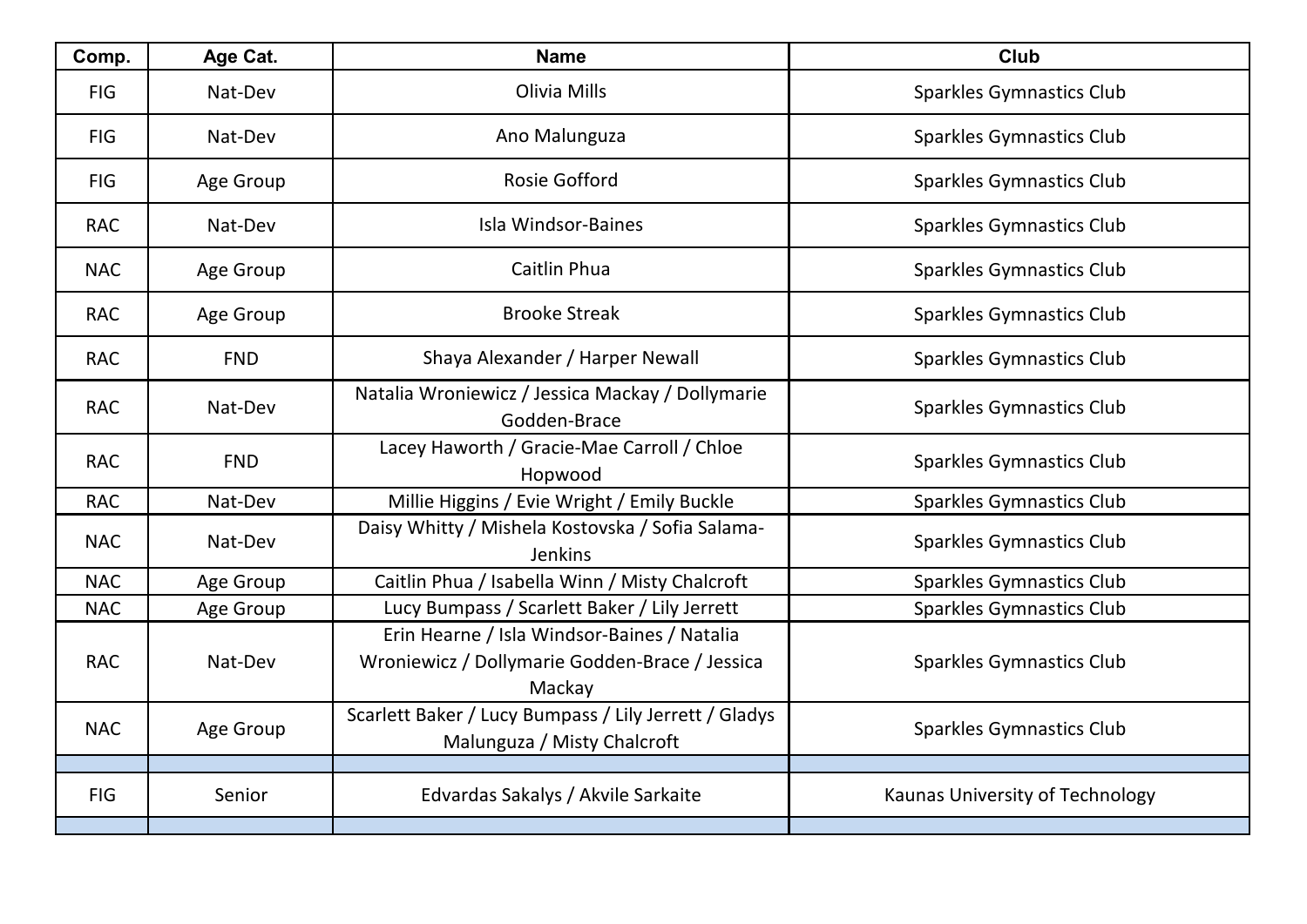| Comp.      | Age Cat.   | <b>Name</b>                                                                                                 | <b>Club</b>                                   |
|------------|------------|-------------------------------------------------------------------------------------------------------------|-----------------------------------------------|
| <b>FIG</b> | Senior     | Viktorija Treigyte                                                                                          | Lithuanian Sports University                  |
| <b>FIG</b> | Senior     | Simona Stancikaite                                                                                          | Lithuanian Sports University                  |
| <b>FIG</b> | Senior     | Viktorija Rucinskaite                                                                                       | Lithuanian Sports University                  |
| <b>FIG</b> | Senior     | Ligita Nurislanova / Beatrice Griciute / Viktorija<br>Rucinskaite                                           | Lithuanian Sports University                  |
| <b>FIG</b> | Senior     | Ligita Nurislanova / Viktorija Treigyte / Simona<br>Stancikaite / Beatrice Griciute / Viktorija Rucinskaite | Lithuanian Sports University                  |
|            |            |                                                                                                             |                                               |
| <b>FIG</b> | Pre-FND    | Aslan Gerey Zhakishev                                                                                       | School of Aerobic Gymnastics Diana Zhakisheva |
| <b>FIG</b> | Pre-FND    | Alisa Kirianova                                                                                             | School of Aerobic Gymnastics Diana Zhakisheva |
| <b>FIG</b> | Foundation | Darya Vodopyanova                                                                                           | School of Aerobic Gymnastics Diana Zhakisheva |
| <b>FIG</b> | Foundation | Malika Aidarbek                                                                                             | School of Aerobic Gymnastics Diana Zhakisheva |
| <b>FIG</b> | Foundation | Nikita Kim                                                                                                  | School of Aerobic Gymnastics Diana Zhakisheva |
| FIG        | Nat-Dev    | Nuray Seilkhanova                                                                                           | School of Aerobic Gymnastics Diana Zhakisheva |
| <b>FIG</b> | Pre-FND    | Sofiya Shin                                                                                                 | School of Aerobic Gymnastics Diana Zhakisheva |
| <b>FIG</b> | Pre-FND    | Dayana Yeleussizova                                                                                         | School of Aerobic Gymnastics Diana Zhakisheva |
| <b>FIG</b> | Pre-FND    | Amina Sekerbekova                                                                                           | School of Aerobic Gymnastics Diana Zhakisheva |
| <b>FIG</b> | Age Group  | Alen Abdulov                                                                                                | School of Aerobic Gymnastics Diana Zhakisheva |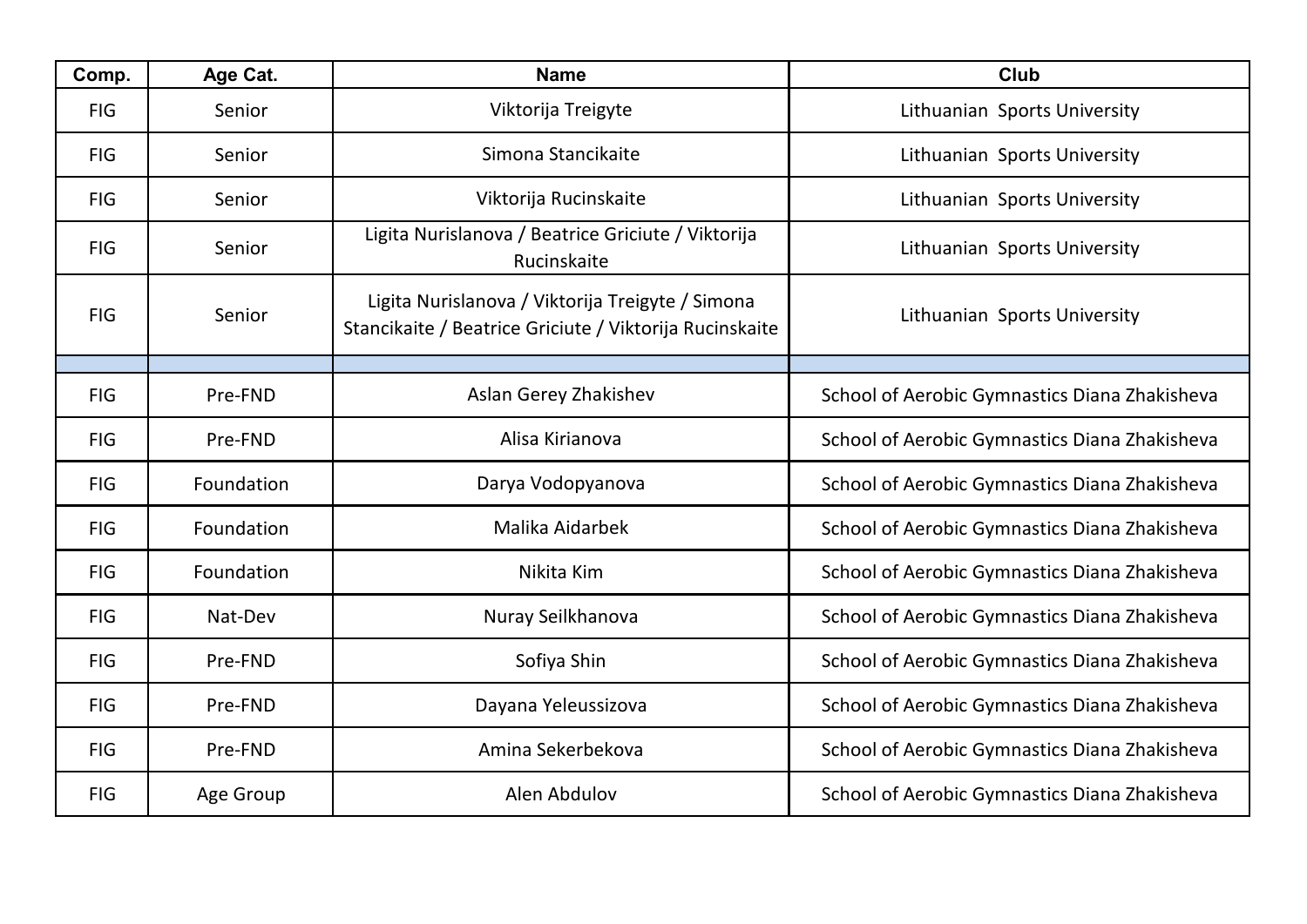| Comp.      | Age Cat.   | <b>Name</b>                                                                                      | <b>Club</b>                                   |
|------------|------------|--------------------------------------------------------------------------------------------------|-----------------------------------------------|
| <b>FIG</b> | Pre-FND    | Amira Abdukhalikova                                                                              | School of Aerobic Gymnastics Diana Zhakisheva |
| <b>FIG</b> | Foundation | Aikumis Bauyrzhan                                                                                | School of Aerobic Gymnastics Diana Zhakisheva |
| <b>FIG</b> | Pre-FND    | Vassilina Dushevina                                                                              | School of Aerobic Gymnastics Diana Zhakisheva |
| <b>FIG</b> | Pre-FND    | Roman Myan                                                                                       | School of Aerobic Gymnastics Diana Zhakisheva |
| <b>FIG</b> | Nat-Dev    | Aivar Giniatullin                                                                                | School of Aerobic Gymnastics Diana Zhakisheva |
| <b>FIG</b> | Foundation | Natali Vishnyakova                                                                               | School of Aerobic Gymnastics Diana Zhakisheva |
| <b>FIG</b> | Nat-Dev    | Aivar Giniatullin / Zlata Prostakova                                                             | School of Aerobic Gymnastics Diana Zhakisheva |
| <b>FIG</b> | Pre-FND    | Aslan Gerey Zhakishev / Amina Sekerbekova                                                        | School of Aerobic Gymnastics Diana Zhakisheva |
| <b>FIG</b> | Pre-FND    | Vassilina Dushevina / Roman Myan                                                                 | School of Aerobic Gymnastics Diana Zhakisheva |
| <b>FIG</b> | Pre-FND    | Vassilina Dushevina / Viktoriya Katrina / Amina<br>Sekerbekova                                   | School of Aerobic Gymnastics Diana Zhakisheva |
| <b>FIG</b> | Foundation | Darya Vodopyanova / Malika Aidarbek / Aikumis<br>Bauyrzhan                                       | School of Aerobic Gymnastics Diana Zhakisheva |
| <b>FIG</b> | Nat-Dev    | Natali Vishnyakova / Alua Abdulova / Nuray<br>Seilkhanova                                        | School of Aerobic Gymnastics Diana Zhakisheva |
| <b>FIG</b> | Pre-FND    | Sofiya Shin / Dayana Yeleussizova / Alua Almas                                                   | School of Aerobic Gymnastics Diana Zhakisheva |
| <b>FIG</b> | Pre-FND    | Aiya Moldagali / Sofiya Shin / Alua Almas / Ingkar<br>Tolendi / Alisa Kirianova                  | School of Aerobic Gymnastics Diana Zhakisheva |
| <b>FIG</b> | Foundation | Darya Vodopyanova / Polina Filippova / Aikumis<br>Bauyrzhan / Malika Aidarbek / Zlata Prostakova | School of Aerobic Gymnastics Diana Zhakisheva |
|            |            |                                                                                                  |                                               |
| <b>FIG</b> | Senior     | <b>Bianca Hartley</b>                                                                            | <b>Heathrow Aerobics Gymnastics Club</b>      |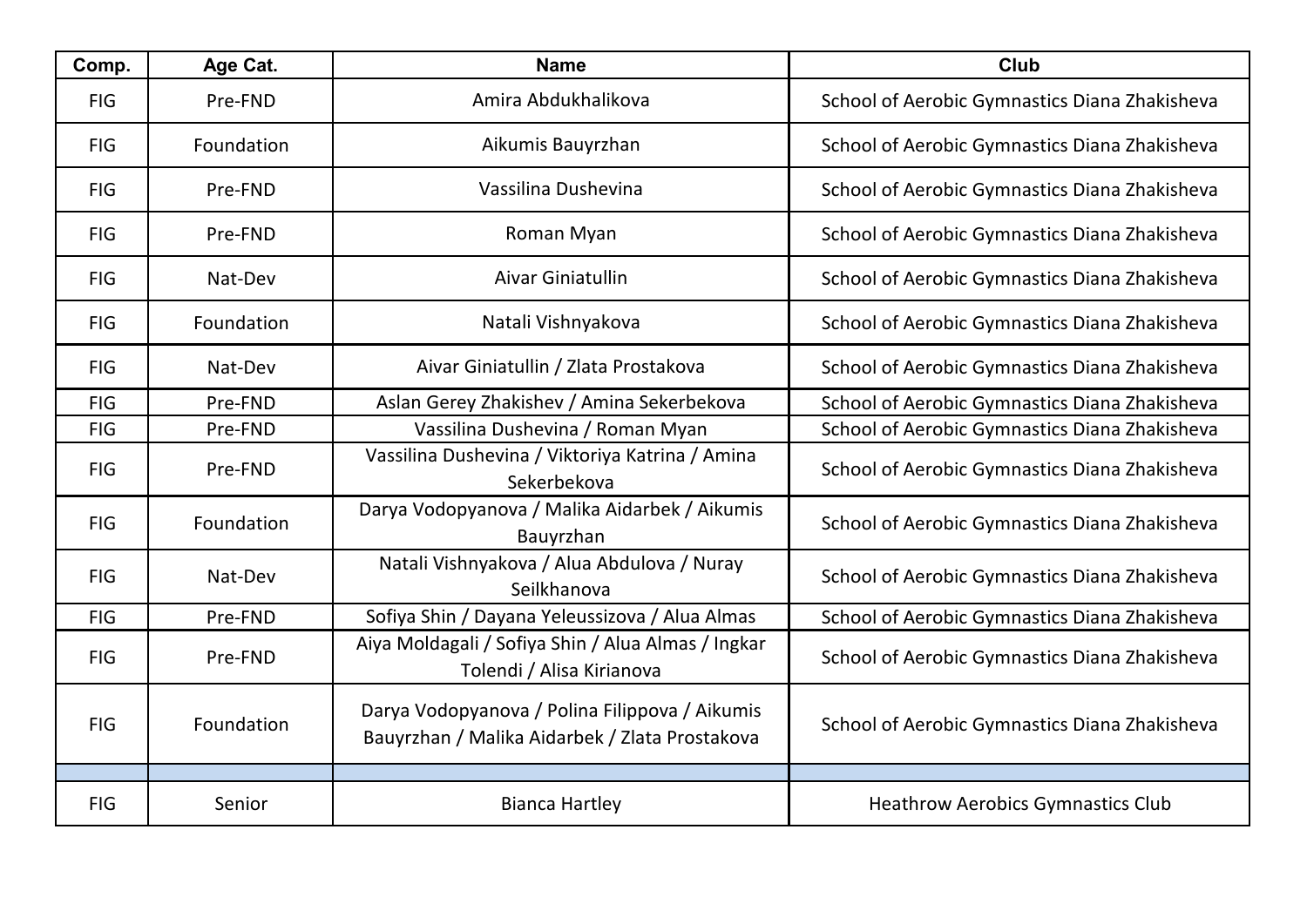| Comp.      | Age Cat.  | <b>Name</b>                       | <b>Club</b>                              |
|------------|-----------|-----------------------------------|------------------------------------------|
| <b>FIG</b> | Junior    | Eesha Antil                       | <b>Heathrow Aerobics Gymnastics Club</b> |
| <b>FIG</b> | Age Group | <b>Abigail Gomes</b>              | <b>Heathrow Aerobics Gymnastics Club</b> |
| <b>FIG</b> | Age Group | Nikola Garnowska                  | <b>Heathrow Aerobics Gymnastics Club</b> |
| <b>FIG</b> | Age Group | Natalia Weglarska                 | <b>Heathrow Aerobics Gymnastics Club</b> |
| <b>FIG</b> | Age Group | <b>Grace Garnham</b>              | <b>Heathrow Aerobics Gymnastics Club</b> |
| <b>FIG</b> | Age Group | Holly Johnston                    | <b>Heathrow Aerobics Gymnastics Club</b> |
| <b>FIG</b> | Age Group | Nicole Nikolenko                  | <b>Heathrow Aerobics Gymnastics Club</b> |
| <b>NAC</b> | Junior    | Hollie O' Toole                   | <b>Heathrow Aerobics Gymnastics Club</b> |
| <b>NAC</b> | Junior    | Shobhitha Gnanaratnasingham       | <b>Heathrow Aerobics Gymnastics Club</b> |
| <b>NAC</b> | Junior    | Shriya Antil                      | <b>Heathrow Aerobics Gymnastics Club</b> |
| <b>NAC</b> | Junior    | Lana Duric                        | <b>Heathrow Aerobics Gymnastics Club</b> |
| <b>NAC</b> | Age Group | Krisztina Hartley                 | <b>Heathrow Aerobics Gymnastics Club</b> |
| <b>NAC</b> | Age Group | Hala Zenelden                     | <b>Heathrow Aerobics Gymnastics Club</b> |
| <b>FIG</b> | Nat-Dev   | Francesca Isabel Vargas Calligaro | <b>Heathrow Aerobics Gymnastics Club</b> |
| <b>RAC</b> | Junior    | Valentina Radulova                | <b>Heathrow Aerobics Gymnastics Club</b> |
| <b>RAC</b> | Junior    | Kyra Zorzy                        | <b>Heathrow Aerobics Gymnastics Club</b> |
| <b>RAC</b> | Age Group | Neama Gamea                       | <b>Heathrow Aerobics Gymnastics Club</b> |